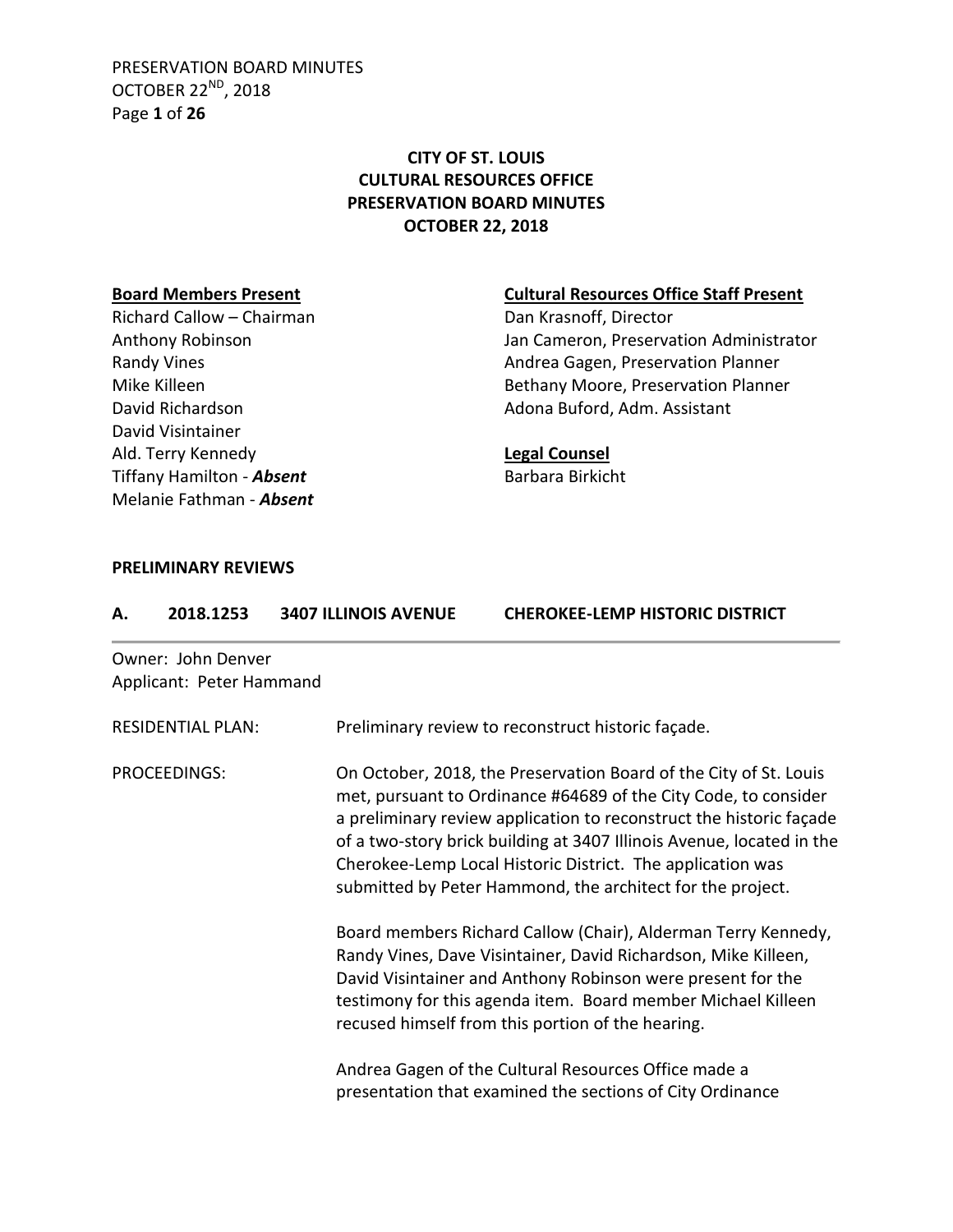PRESERVATION BOARD MINUTES OCTOBER 22<sup>ND</sup>, 2018 Page **2** of **26**

|                           | #59836, which sets forth the standards for rehabilitation in the<br>Cherokee-Lemp Local Historic District.                                                                                                                                                                                                                                                                                                                                |
|---------------------------|-------------------------------------------------------------------------------------------------------------------------------------------------------------------------------------------------------------------------------------------------------------------------------------------------------------------------------------------------------------------------------------------------------------------------------------------|
|                           | Ms. Gagen recommended that the Preservation Board deny<br>preliminary approval to the proposed reconstruction of the façade<br>as the detailing was much simpler than that of the historic design.                                                                                                                                                                                                                                        |
|                           | John Crower, an owner of the building, testified on behalf of the<br>project.                                                                                                                                                                                                                                                                                                                                                             |
|                           | Peter Hammond, architect for the project, testified on behalf of<br>the project. He stated that they were attempting to reconstruct<br>the façade to resemble the original design, but that much of the<br>brickwork was gone.                                                                                                                                                                                                            |
| <b>FINDINGS OF FACTS:</b> | The Preservation Board found that:<br>3407 Illinois Avenue is located in the Cherokee-Lemp Local<br>$\bullet$                                                                                                                                                                                                                                                                                                                             |
|                           | Historic District,                                                                                                                                                                                                                                                                                                                                                                                                                        |
|                           | the applicant wishes to rebuild the upper portion of the historic<br>$\bullet$<br>with a simpler design,                                                                                                                                                                                                                                                                                                                                  |
|                           | the historic district standards require that architectural details<br>$\bullet$<br>be replaced with similar architectural details.                                                                                                                                                                                                                                                                                                        |
| <b>BOARD DECISION:</b>    | It was the decision of the Preservation Board to withhold<br>preliminary approval of the reconstruction and to advise the<br>applicant to work with the staff of the Cultural Resources Office to<br>come up with a design that more closely matches the historic<br>facade. The motion was made by Alderman Terry Kennedy. Mr.<br>Richardson seconded the motion. Commissioner Randy Vines<br>opposed the motion. The motion passed 5-1. |

# **B. 2018.1289 2201 S. 10TH STREET SOULARD HISTORIC DISTRICT**

| Owner: Aaron & Stephanie Christ          |  |
|------------------------------------------|--|
| Applicant: Rubicon Corp. - Mathew Hartig |  |

| <b>RESIDENTIAL PLAN:</b> | Preliminary review to construct new two-story single family<br>house.                                                                                                                                     |
|--------------------------|-----------------------------------------------------------------------------------------------------------------------------------------------------------------------------------------------------------|
| PROCEEDINGS:             | On October, 2018, the Preservation Board of the City of St. Louis<br>met, pursuant to Ordinance #64689 of the City Code, to consider<br>a preliminary review application to construct a two-story single- |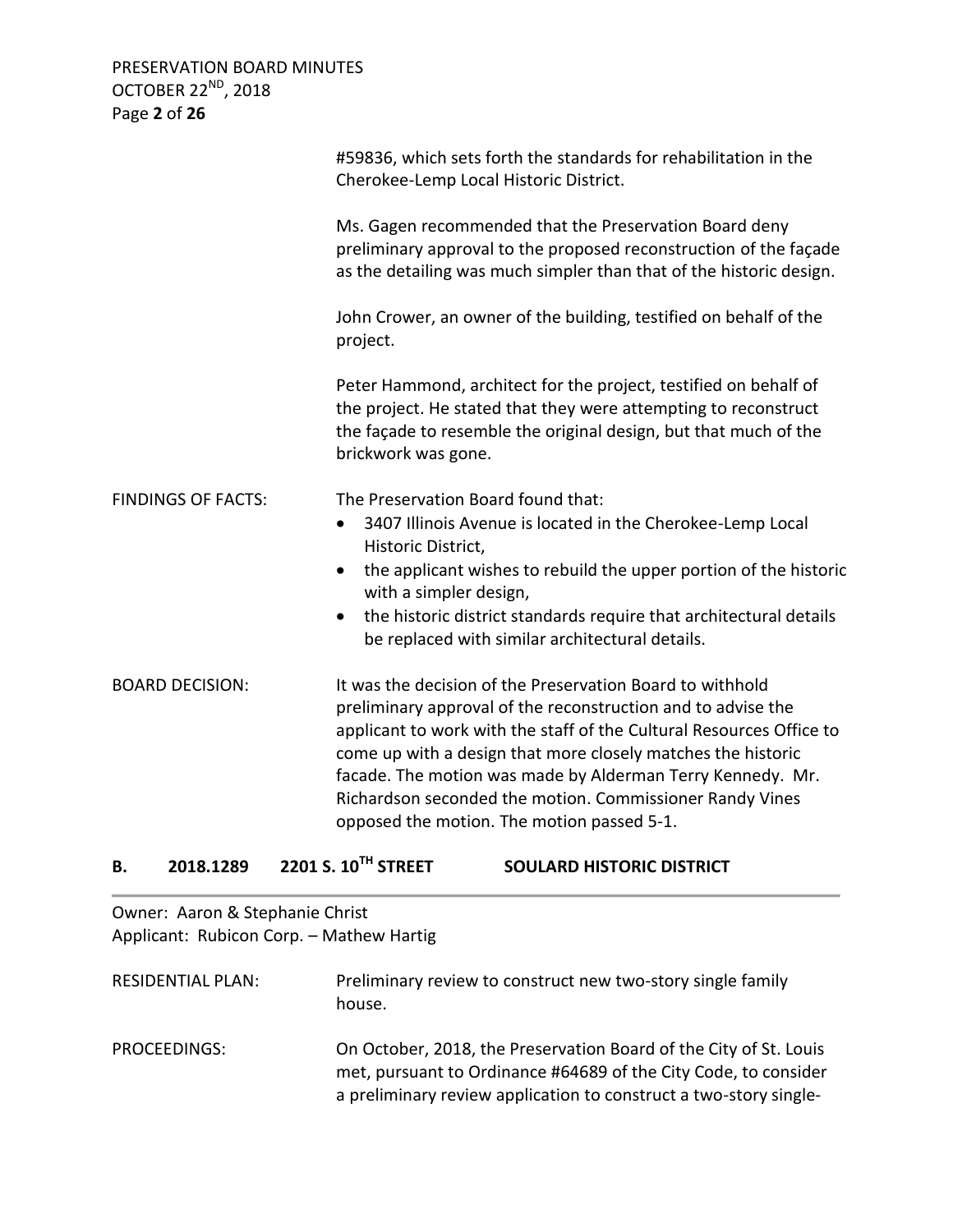PRESERVATION BOARD MINUTES OCTOBER 22<sup>ND</sup>, 2018 Page **3** of **26**

> family house at 2201 S. 10th Street, in the Soulard Neighborhood Local and National Register historic district. The application was submitted by Rubicon Construction on behalf of the property owners, Aaron and Stephanie Christ.

Board members Richard Callow (Chair), Alderman Terry Kennedy, Randy Vines, Dave Visintainer, David Richardson, Mike Killeen and Anthony Robinson were present for the testimony for this agenda item.

Jan Cameron of the Cultural Resources Office made a presentation that examined the sections of City Ordinance #57078, which sets forth the standards for rehabilitation in the Soulard Neighborhood Local Historic District. Ms. Cameron submitted a letter in support of the project from the Soulard Restoration Group. She testified that the design of the building was in compliance with the Standards for New Construction, with the exception of a large offset window on the north elevation and the extension of brick on the visible rear façade. In addition, she recommended that the building be sited closer to the adjacent house to the south to better retain the rhythm of the block, and recommended that the Preservation Board grant preliminary approval with these conditions.

Aaron Christ, owner of the building, testified on behalf of the project. He stated that he was agreeable to the conditions and submitted revised drawings to the Board with the changes indicated.

FINDINGS OF FACTS: The Preservation Board found that:

- 2201 S.  $10^{th}$  Street is located in the Soulard Neighborhood Local Historic District;
- the proposal is to construct a two-story, single-family house on a currently vacant corner site, across from Pontiac Park;
- the proposed design complies with most of the requirements of the Standards for New Construction;
- the owner has agreed to alter the site plan, remove a staircase window on the north elevation; and to return the brick veneer on the rear addition, as the Cultural Resources Office staff has recommended.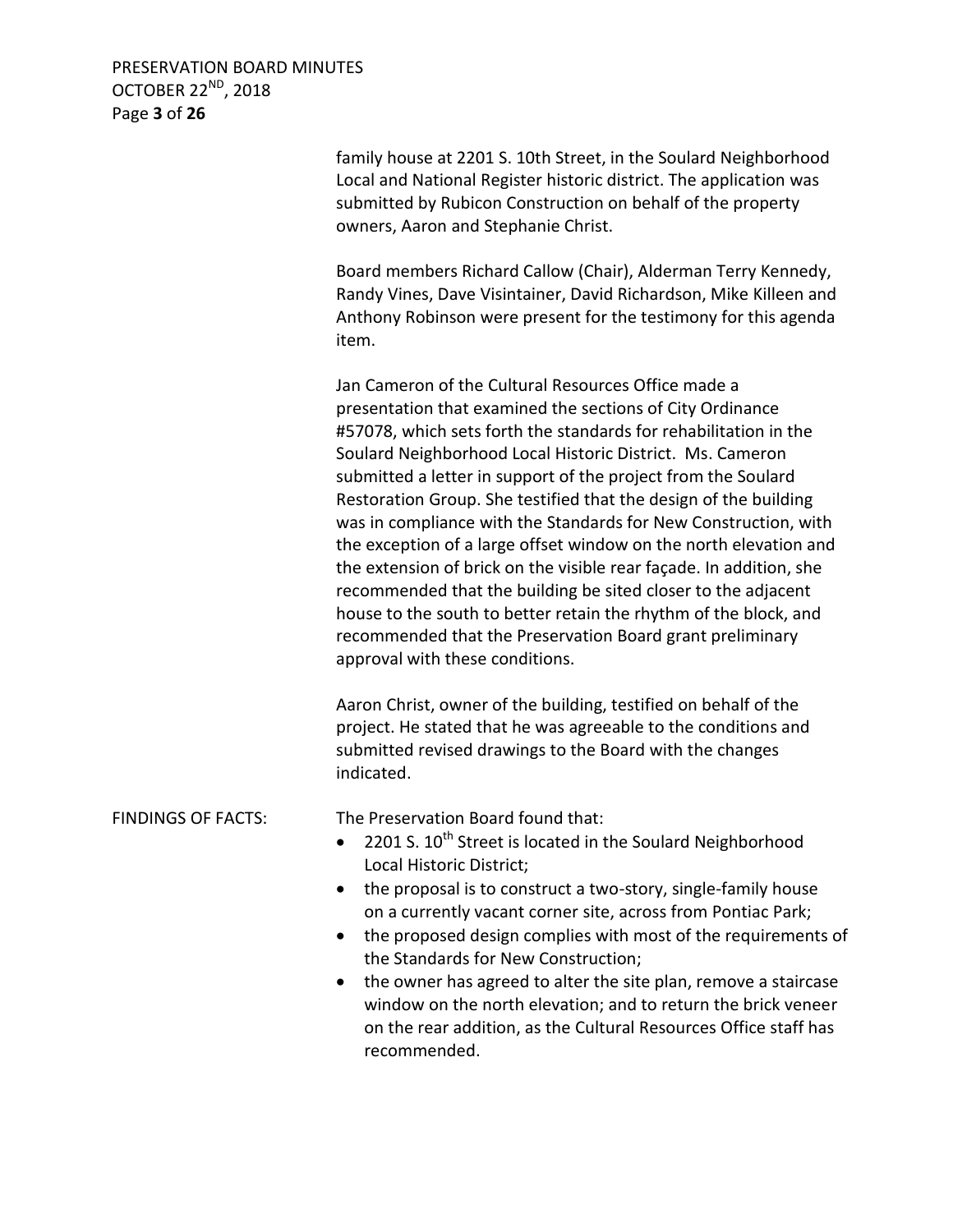PRESERVATION BOARD MINUTES OCTOBER 22ND, 2018 Page **4** of **26**

BOARD DECISION: It was the decision of the Preservation Board to grant preliminary approval based upon the revised plans submitted by the owner at the meeting, and subject to the condition that the cultural Resources Office review and approve final drawings and exterior materials. The motion was made by Board Member Richardson, Board Member Vines seconded the motion. The motion passed unanimously.

# **C. 2018.1305 4321 & 4341 CHOUTEAU PRESERVATION REVIEW DISTRICT 920 TOWER GROVE AVE**

Owner: Ronald McDonald House Charities of St. Louis Applicant: Trivers Architects – Neil Chace

| <b>DEMOLITION PLAN:</b> | Preliminary review to demolish three buildings for new<br>construction.                                                                                                                                                                                                                                                                                                                                                              |
|-------------------------|--------------------------------------------------------------------------------------------------------------------------------------------------------------------------------------------------------------------------------------------------------------------------------------------------------------------------------------------------------------------------------------------------------------------------------------|
| <b>PROCEEDINGS:</b>     | On October 22, 2018 the Preservation Board of the City of St.<br>Louis met, pursuant to Ordinance #64689 of the City Code, to<br>consider a Preliminary Review for the demolition of two buildings,<br>a facility at 4321 Chouteau and a vacant church building at 4341<br>Chouteau in the Forest Park Southeast neighborhood. The<br>proposal was to replace these buildings with a new structure for<br>the Ronald McDonald House. |
|                         | Board members Richard Callow (Chairman), Alderman Terry<br>Kennedy, Mike Killeen, David Richardson, Anthony Robinson,<br>Randy Vines and David Visintainer were present for the testimony<br>for this agenda item.                                                                                                                                                                                                                   |
|                         | Daniel Krasnoff of the Cultural Resources Office made a<br>presentation that examined the sections of City Ordinance<br>#64689, as revised by City Ordinance #64925 and City Ordinance<br>#64832 which delineates criteria for the review of demolition<br>proposals for properties in Preservation Review Districts.                                                                                                                |
|                         | He submitted a letter of support for the proposal from 17th Ward<br>Alderman Joe Roddy and noted that the project has the support<br>of Park Central Development. Mr. Krasnoff stated the staff<br>recommendation is to support the proposal with the stipulations<br>that the final design be reviewed by the Cultural Resources Office<br>and that the applicant must obtain a building permit prior to                            |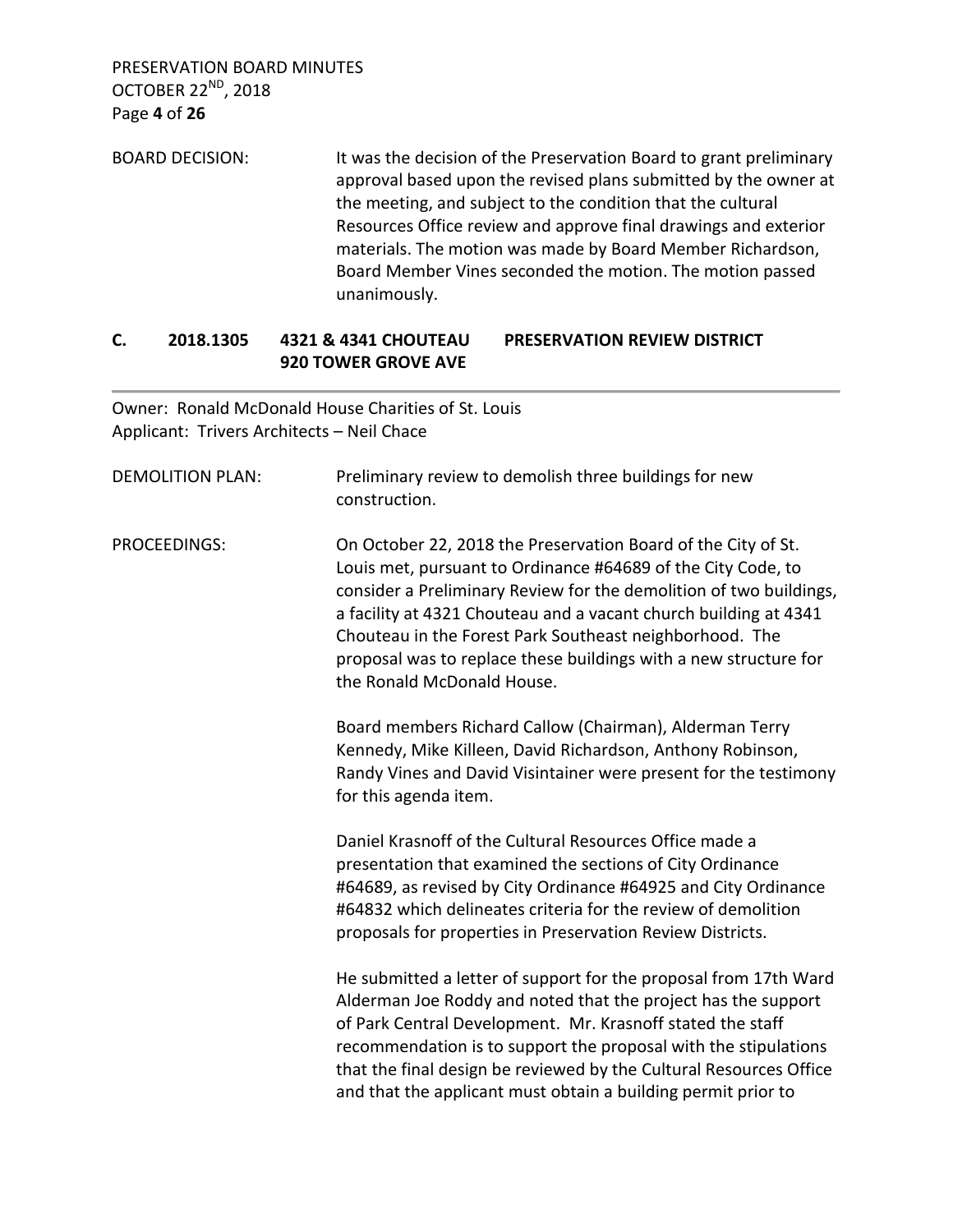PRESERVATION BOARD MINUTES OCTOBER 22<sup>ND</sup>, 2018 Page **5** of **26**

> approval of a demolition permit. Mr. Krasnoff noted that the two buildings proposed for demolition are not in a National Register District, despite that fact that most of the neighborhood is included in a National Register District. He also noted that the industrial facility at 4321 Chouteau had been determined to lack significance.

> Mr. Krasnoff stated the church building at 4341 Chouteau is considered High Merit based upon the ordinance because it was found to be eligible for the National Register due to an evaluation of architecture adjacent to I-64 construction work dating from the early 1990's. He noted that the staff recommendation was to support demolition because the proposed new construction and poor condition of the church comprised the "unusual circumstances" that justified the demolition. Mr. Krasnoff said the Ronald McDonald House will make a multi-million dollar investment in their new building and that the new facility will expand the services they can offer families whose children are hospitalized at St. Louis Children's Hospital and Cardinal Glennon Children's Hospital. The Ronald McDonald House had conducted a substantial search to find a site equally close to the hospitals.

The design was also created to conform to the form-based code. Joe Brinkman, of Trivers Associates, is the architect for the project. He explained that more time is needed to present the design and that is why only a massing study is being presented to the Board. He said the demolition was being sought so that "earth work" could begin right away. He stated that the church building was in bad condition and he thought it was unlikely that the church building could be reused. He noted the plans for parking on the site.

Board member Randy Vines asked about reusing the church in the new design. Mr. Brinkman stated that had been considered but that a design that incorporated the church was not found to be viable. The church building is set back from the street in a way that makes its incorporation into the new building difficult.

Dan Harbaugh, Ronald McDonald House President addressed the Board. He said the location is ideal for the Ronald McDonald House organization's needs and they had worked hard to gain community support.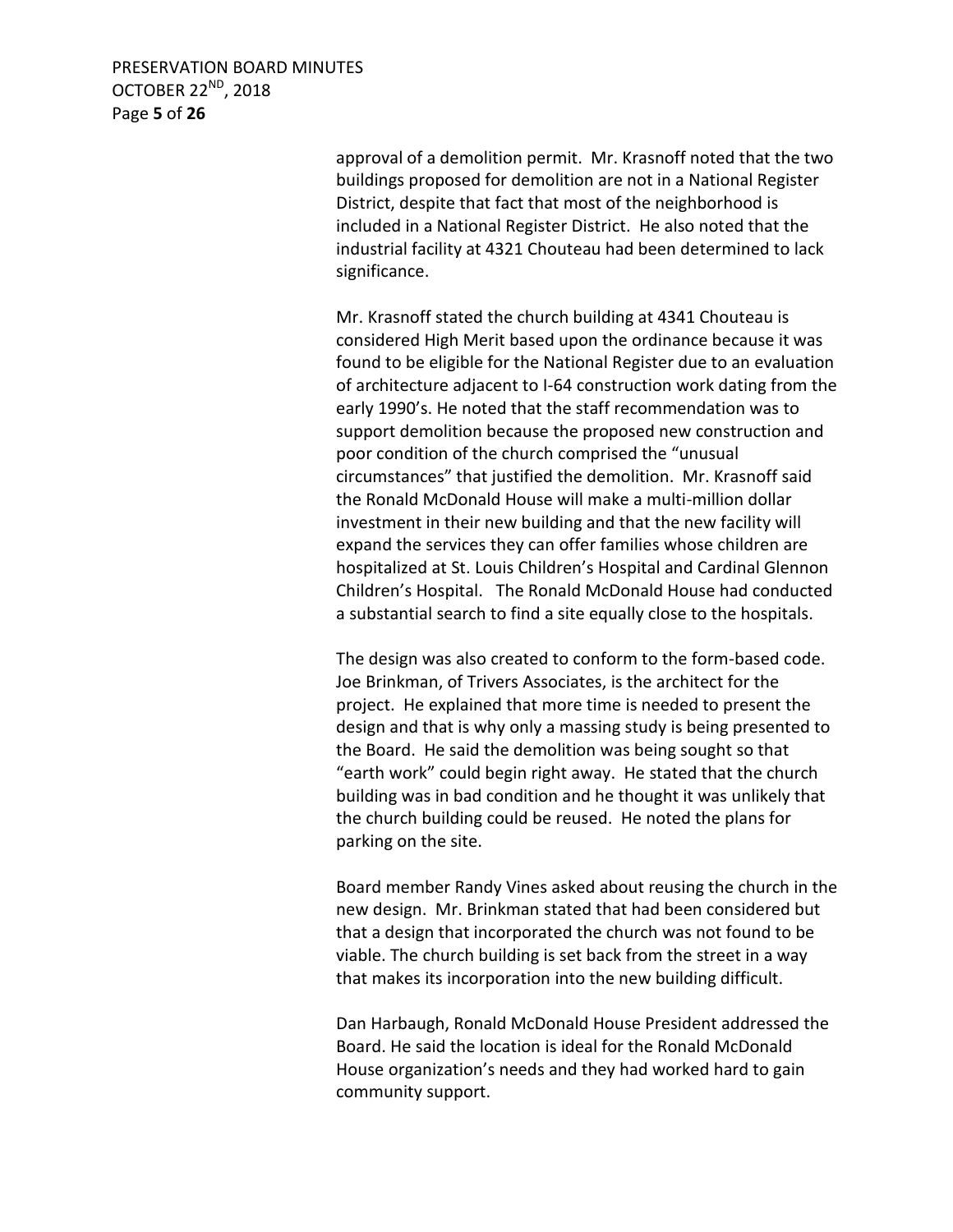PRESERVATION BOARD MINUTES OCTOBER 22<sup>ND</sup>, 2018 Page **6** of **26**

|                           | Board member Killeen asked if the incorporation of church in the<br>new design had been considered. Mr. Harbaugh said the<br>organization does not engage religious activity because it is a non-<br>denominational organization. So, it has no need for a religious<br>space.                                                                                                                                                                                                                                                                                                                                                                                                             |
|---------------------------|--------------------------------------------------------------------------------------------------------------------------------------------------------------------------------------------------------------------------------------------------------------------------------------------------------------------------------------------------------------------------------------------------------------------------------------------------------------------------------------------------------------------------------------------------------------------------------------------------------------------------------------------------------------------------------------------|
|                           | Board member Mike Killeen asked if other locations that did not<br>involve historic building demolition had been considered. Mr.<br>Harbaugh said the organization had made a substantial effort to<br>find an appropriate site and that this was clearly the best location.                                                                                                                                                                                                                                                                                                                                                                                                               |
|                           | Chairman Callow asked if their current facility in the Central West<br>End involved demolition. Mr. Harbaugh said that the Central<br>West End site did require a buildings' demolition.                                                                                                                                                                                                                                                                                                                                                                                                                                                                                                   |
|                           | He also said the current location in the Central West End would be<br>put up for sale once the new facility was built.                                                                                                                                                                                                                                                                                                                                                                                                                                                                                                                                                                     |
| <b>FINDINGS OF FACTS:</b> | The Preservation Board found that:<br>the Preliminary Proposal is to demolish two buildings in a<br>Preservation Review District within the Forest Park Southeast<br>neighborhood,<br>the building at 4341 Chouteau Avenue was deemed eligible<br>$\bullet$<br>for the National Register as an individual site in a study from<br>the early 1990's,<br>based on the definitions in Ordinance 64689 the church<br>$\bullet$<br>building at 4341 Chouteau is "High Merit"<br>The demolition of High Merit buildings requires "unusual<br>$\bullet$<br>circumstances", per the ordinance,<br>the design of the proposed new building was not submitted to<br>the Board, only a massing study. |
| <b>BOARD DECISION:</b>    | It was the decision of the Preservation Board to grant preliminary<br>approval for demolition of the industrial facility at 4321 Chouteau<br>and denied preliminary approval for the church building at 4341<br>Chouteau.                                                                                                                                                                                                                                                                                                                                                                                                                                                                  |
|                           | Board Member Mike Killeen made the motion, which was<br>seconded by Board Member Randy Vines. The motion was<br>approved by a vote of four in favor and one opposed. Board<br>members Mike Killeen, Randy Vines, David Richardson and                                                                                                                                                                                                                                                                                                                                                                                                                                                      |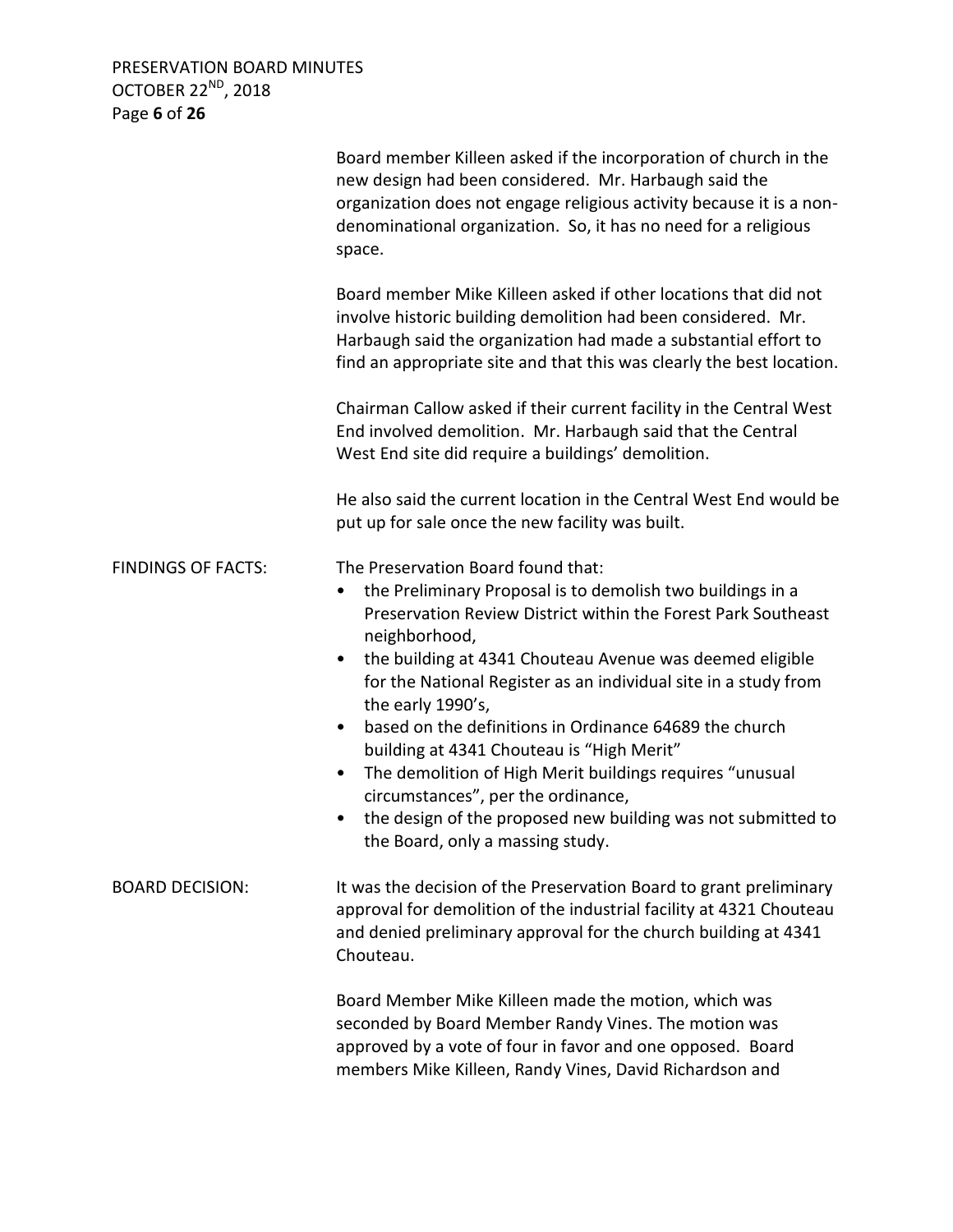Anthony Robinson voted in favor and Board Member David Visintainer voted against.

# **D. 2018.1306 1957, 2009-11-13 GRAVOIS McKINLEY HEIGHTS HISTORIC DISTRICT**

# Owner: St. Louis Branch LLC Applicant: Western Construction Group – Bob Diehl

| <b>DEMOLITION PLAN:</b> | Preliminary review to demolish three buildings and convert to<br>green space.                                                                                                                                                                                                                                                                                                                                                                                                                                                                                                                                                                                                                                                                                                                                                                                                                       |
|-------------------------|-----------------------------------------------------------------------------------------------------------------------------------------------------------------------------------------------------------------------------------------------------------------------------------------------------------------------------------------------------------------------------------------------------------------------------------------------------------------------------------------------------------------------------------------------------------------------------------------------------------------------------------------------------------------------------------------------------------------------------------------------------------------------------------------------------------------------------------------------------------------------------------------------------|
| PROCEEDINGS:            | On October 22, 2018 the Preservation Board of the City of St.<br>Louis met, pursuant to Ordinance #64689 of the City Code, to<br>consider a Preliminary Review application to demolish three<br>commercial buildings at 1957, 2009-11 and 2013 Gravois Avenue.                                                                                                                                                                                                                                                                                                                                                                                                                                                                                                                                                                                                                                      |
|                         | Board members Richard Callow (Chairman), Alderman Terry<br>Kennedy, Mike Killeen, David Richardson, Anthony Robinson,<br>Randy Vines and David Visintainer were present for the testimony<br>for this agenda item.                                                                                                                                                                                                                                                                                                                                                                                                                                                                                                                                                                                                                                                                                  |
|                         | Daniel Krasnoff of the Cultural Resources Office made a<br>presentation that examined the sections of City Ordinance<br>#64689, as revised by City Ordinance #64925, and City Ordinance<br>#64832 which delineates criteria for the review of demolition<br>proposals for properties in Preservation Review Districts and/or<br>those listed on the National Register of Historic Places.<br>Ordinance #67901 delineates criteria for the review of<br>demolitions in the McKinley Heights Local historic district. Mr.<br>Krasnoff submitted a letter of opposition to the demolitions from<br>the McKinley Heights Association, he noted there was an email<br>from Alderman Jack Coatar in opposition to the demolition and a<br>letter supporting the demolition from the owner of the property,<br>Western Specialty Contracting. He showed images of the buildings<br>proposed for demolition |
|                         | Mr. Krasnoff's presentation evaluated the relevant criteria. He<br>said that the approved National Register Nomination document<br>listed the buildings at 1957 and 2013 Gravois as contributing,<br>while the building at 2009-11 was not. He also said that the<br>McKinley Heights standards identified any building constructed<br>before 1929 as contributing to the local district. So, Mr. Krasnoff<br>said a consideration is which of the two standards was most<br>important.                                                                                                                                                                                                                                                                                                                                                                                                             |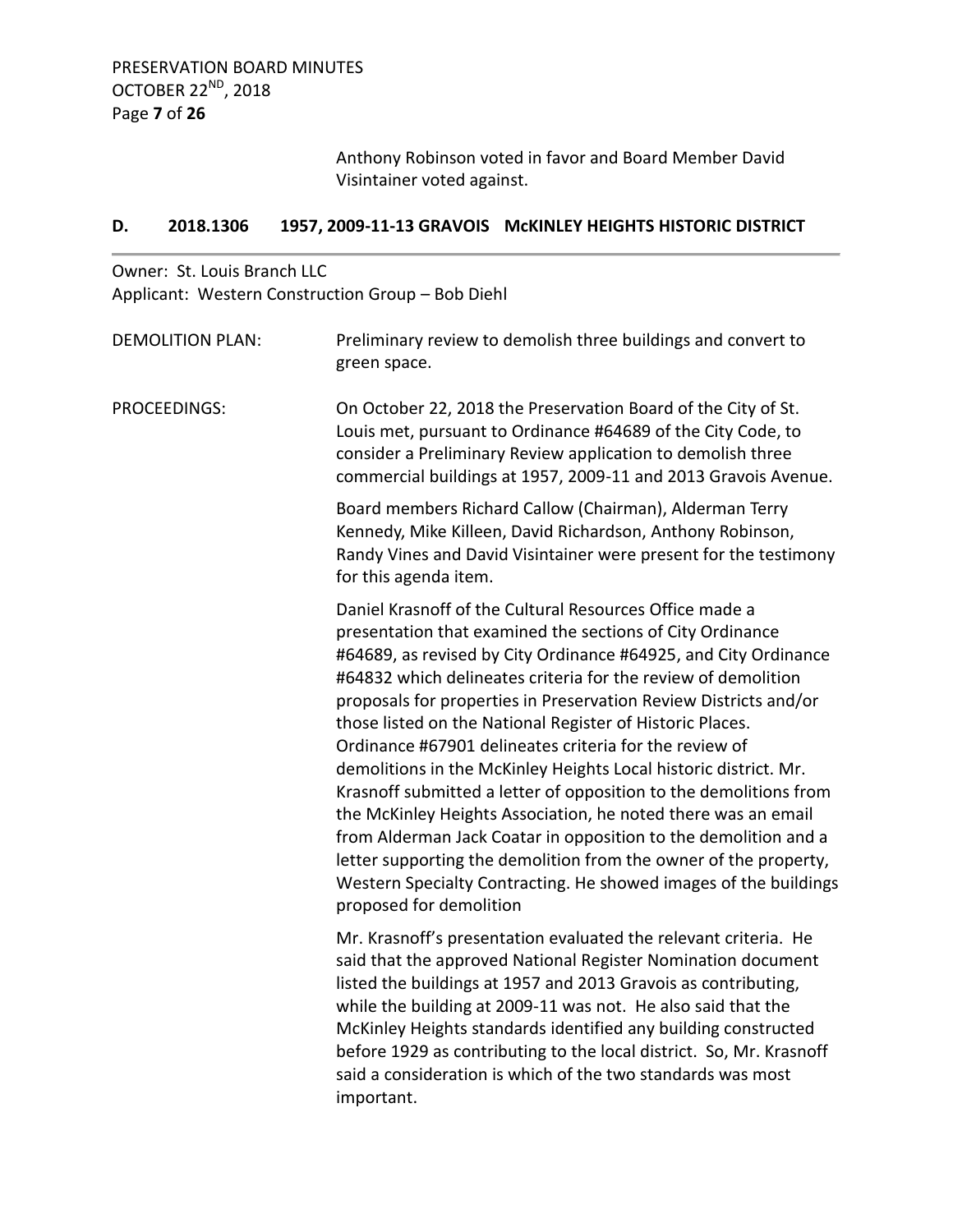PRESERVATION BOARD MINUTES OCTOBER 22<sup>ND</sup>, 2018 Page **8** of **26**

> He said that the buildings were Sound, by the definition of the ordinance, but they were clearly in a deteriorated state. He also noted the applicant had written testimony in which they argued that building restoration is their core business and that in their judgement the buildings are so deteriorated that they lacked reuse potential.

> Mr. Krasnoff went on to say that conditions along Gravois were varied with buildings on some blocks being well developed and maintained while buildings on other blocks were in a state of deferred maintenance. He said that the two end buildings proposed for demolition were eligible for historic tax credits and that increased their viability for reuse. That demolition of the structures would leave a gap in the streetscape that would harm the urban design of the street.

Mr. Krasnoff said his biggest concern regarding demolition was the loss of the buildings with no meaningful plan for the future use of the property; and what kind of construction would occur in the future. Because the property was for sale there was no way to evaluate the proposed future construction versus the buildings already on the site. He said that a proposal to replace the buildings with significant new development might lend support for demolition of the buildings.

Board member Visintainer asked if a Redevelopment Plan called for the demolition. Mr. Krasnoff said he did not think there was such a redevelopment plan in place.

Bob Diehl, of Western Specialty Contracting, spoke for the applicant. He said that the buildings were in a state of disrepair and would be too costly to rehabilitate. In particular, the roof structure of 2009-11 Gravois has reached the point where the entire roof may fail. The other two buildings have been vacant for a number of years and are not good candidates for rehabilitation.

He also said that the buildings have a negative impact upon the appearance of the Gravois streetscape and demolition would be beneficial for surrounding property owners. He noted that regular vandalism of the property created unsafe conditions for that stretch of Gravois. In addition to the negative impacts of the buildings from vandalism and safety concerns from the buildings' deterioration, the buildings proposed for demolition obscured views of the main building on the site—1947 Gravois, which has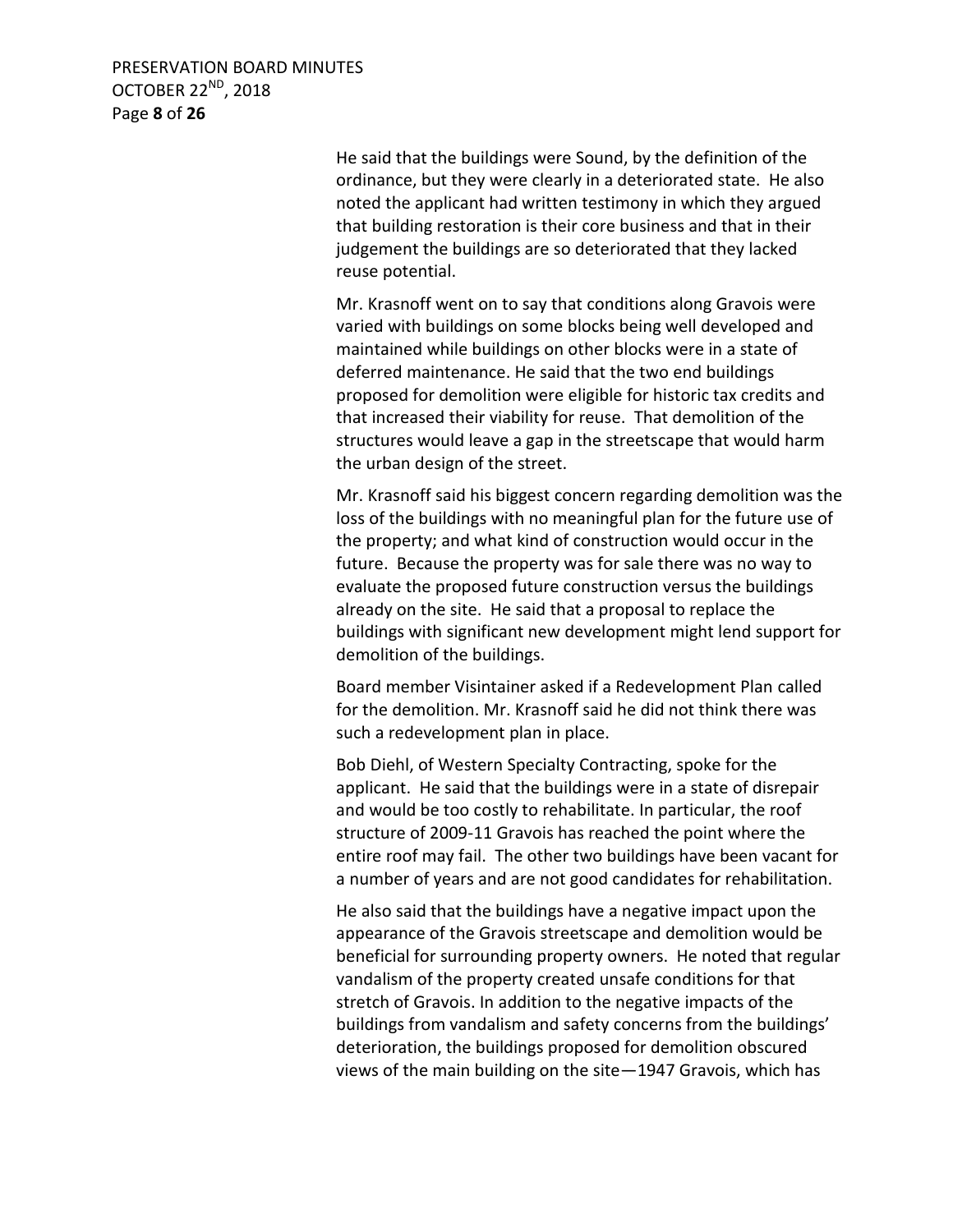PRESERVATION BOARD MINUTES OCTOBER 22<sup>ND</sup>, 2018 Page **9** of **26**

greater resale value than the derelict buildings proposed for demolition on Gravois. Board member Killeen asked if the owner considered splitting the property and selling the buildings on Gravois separately. Mr. Diehl said buyers wanted to have the whole large parcel and the buildings are too far gone to rehabilitate. FINDINGS OF FACTS: The Preservation Board found that: • the 1957, 2009 and 2013 Gravois buildings are located in both the McKinley Heights Local Historic District and the McKinley Fox National Register Historic District. 1957 and 2013 Gravois are contributing buildings to the National Register District, 2009 is not. the 1957, 2009 and 2013 Gravois buildings date from before 1929 and are therefore identified as significant in the local historic district standards. • the 1957, 2009 and 2013 Gravois buildings contribute to the streetscape, although the streetscape itself includes a number of vacant lots, surface parking lots and underinvested buildings. The reuse proposal for the site is vacant land while the owner attempts to sell the property BOARD DECISION: It was the decision of the Preservation Board to deny the demolition application for the three buildings. The motion was made by Board member David Visintainer. Mr. Vines seconded

#### **NEW APPLICATIONS**

### **E. 2018.1304 6154-60 DELMAR BLVD. SKINKER-DeBALIVIERE HISTORIC DISTRICT**

the motion. The motion passed unanimously.

Owner/Applicant: Church Building LLC – Joe Edwards

RESIDENTIAL PLAN: Building permit application to construct a commercial building.

PROCEEDINGS: On October 22, 2018, the Preservation Board of the City of St. Louis met, pursuant to Ordinance #64689 of the City Code, to consider a building permit application to construct a two-story indoor mini golf facility with a blade sign installed on the front façade, at 6154-60 Delmar Boulevard, in the Skinker-DeBaliviere-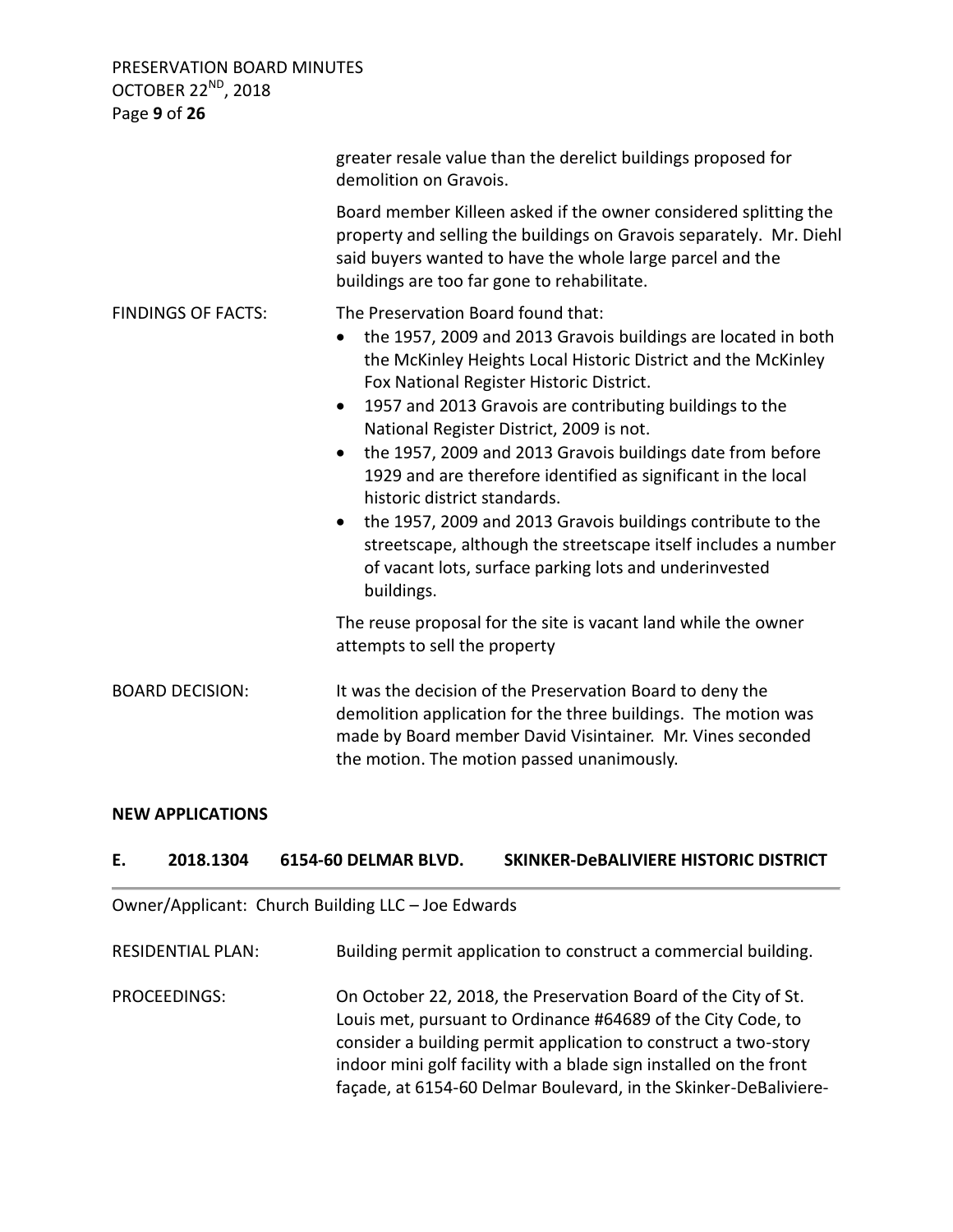PRESERVATION BOARD MINUTES OCTOBER 22<sup>ND</sup>, 2018 Page **10** of **26**

> Catlin Tract Historic District. The application was submitted by Kevin Flynn, architect for KiKu Obata.

Board members Richard Callow (Chair), Anthony Robinson, David Visintainer, Mike Killeen, Ald. Terry Kennedy, Randy Vines, and David Richardson and were present for the testimony for this agenda item.

Dan Krasnoff of the Cultural Resources Office made a presentation that examined the sections of City Ordinance #57688, which sets forth the standards for new construction in the Skinker-DeBaliviere-Catlin Tract Historic District. He entered into the record enabling legislations, Ordinance #57688, letters of support from the Skinker-DeBaliviere Historic District Committee and from 28<sup>th</sup> Ward Alderwoman Heather Navarro, the meeting agenda and the power-point presentation.

Mr. Krasnoff recommended that the Preservation Board grant preliminary approval to the proposed design with the stipulation that building scale be reduced and front windows be revised; and that final plans and exterior materials are reviewed and approved by the Cultural Resources Office. He stated that the historic district standards do not traditionally allow for single pane windows but instead double-hung windows, and that the building has a faux second floor which is actually a tall one room structure.

Kevin Flynn, architect for the project testified on behalf of the project. He submitted a rendering of the building including a streetscape with site plans detailing the new construction. He pointed out that the windows in most of the existing buildings on the streetscape do not line up with the rest of the buildings next to them and the buildings are actually stepped. Mr. Flynn also stated that as overall massing goes, the standards do state that any building has to be within fifteen percent of the overall block heights of other buildings and that the new construction does fit within that arrangement.

Joe Edwards, property owner testified on behalf of the project. He read a letter into the record from the Delmar Commercial Committee in support of the project.

Karen Bode Baxter testified in support of the project.

FINDINGS OF FACTS: The Preservation Board found that: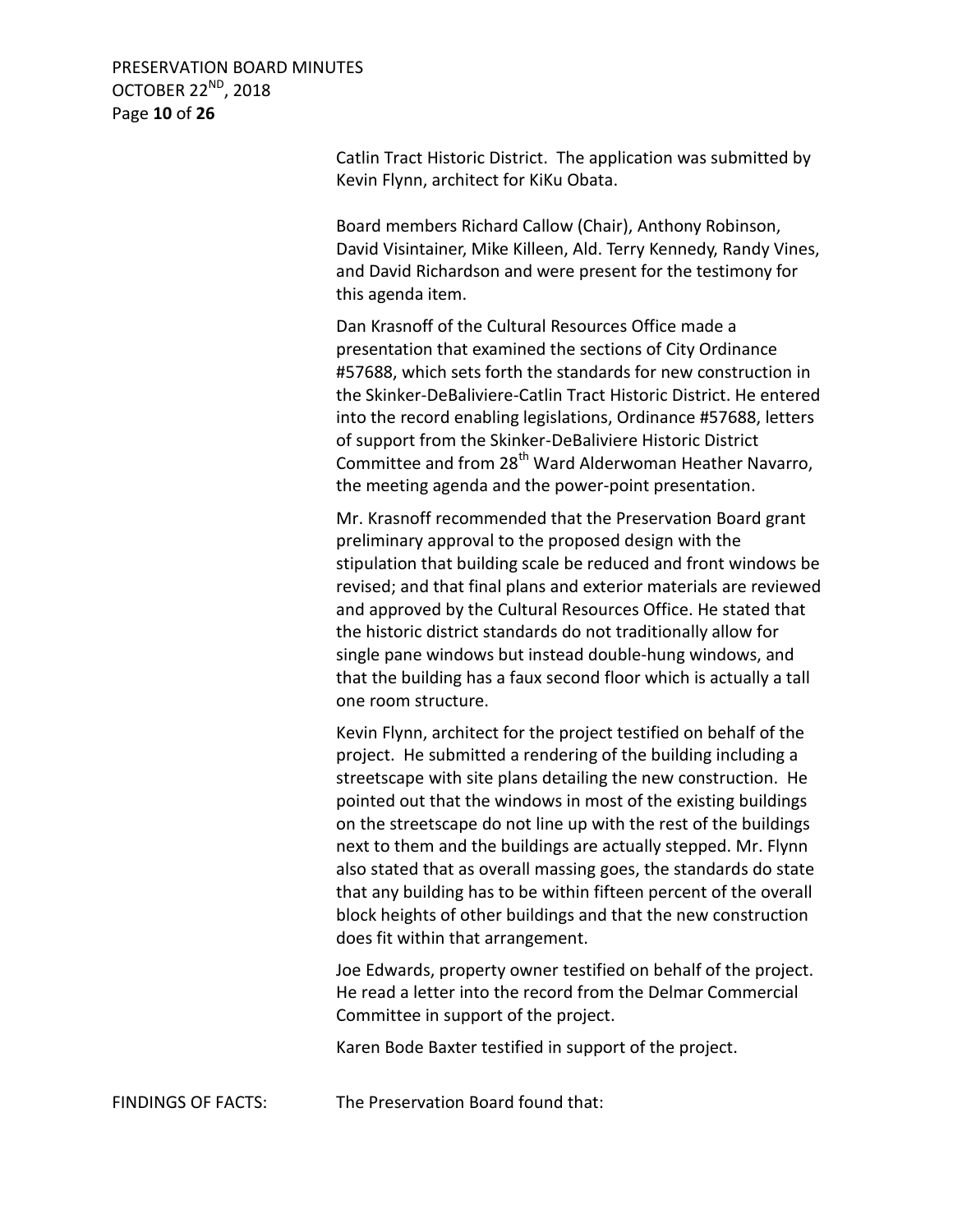PRESERVATION BOARD MINUTES OCTOBER 22<sup>ND</sup>, 2018 Page **11** of **26**

|                        | 6154 Delmar is located in the Skinker-DeBaliviere Local<br>$\bullet$<br>Historic District,<br>the new building will appear to have two stories and presents<br>$\bullet$<br>a large glass storefront at the first level,<br>the proposed building meets the Standards for siting, roof<br>$\bullet$<br>shape and exterior materials.                                                                                                                         |
|------------------------|--------------------------------------------------------------------------------------------------------------------------------------------------------------------------------------------------------------------------------------------------------------------------------------------------------------------------------------------------------------------------------------------------------------------------------------------------------------|
|                        | The project deviates from the Standards for scale, fenestration<br>pattern and window operation.                                                                                                                                                                                                                                                                                                                                                             |
| <b>BOARD DECISION:</b> | It was the decision of the Preservation Board to grant<br>preliminary approval to the proposed design as presented with<br>the stipulation that building scale be reduced and front<br>windows be revised; and that final plans and exterior materials<br>are reviewed and approved by the Cultural Resources Office.<br>The motion was made by Commissioner David Richardson and<br>seconded by Commissioner Randy Vines. The motion passed<br>unanimously. |

### **APPEALS OF DENIALS**

### **F. 2018.0250 4469 WESTMINSTER PLACE CENTRAL WEST END HISTORC DISTRICT**

Owner: Newstead LLC – John Ferring Applicant: Landmark Builders – Jim Duncan

| <b>RESIDENTIAL PLAN:</b> | Appeal of a building permit application to construct a single<br>family house.                                                                                                                                                                                                                                                                                                                                                                                                                              |
|--------------------------|-------------------------------------------------------------------------------------------------------------------------------------------------------------------------------------------------------------------------------------------------------------------------------------------------------------------------------------------------------------------------------------------------------------------------------------------------------------------------------------------------------------|
| PROCEEDINGS:             | On October 22, 2018, the Preservation Board of the City of St.<br>Louis met, pursuant to Ordinance #64689 of the City Code, to<br>consider an appeal of the Director's denial of a building permit<br>application to construct a two-story single-family house, at 4469<br>Westminster Place, in the Central West End Certified Local<br>Historic District, and in Fullerton's Westminster Place National<br>Register District. The appeal was submitted by Jamieson Design,<br>architects for the project. |
|                          | Board members Richard Callow (Chair), Anthony Robinson, David<br>Visintainer, Mike Killeen, Ald. Terry Kennedy, Randy Vines, and<br>David Richardson and were present for the testimony for this<br>agenda item.                                                                                                                                                                                                                                                                                            |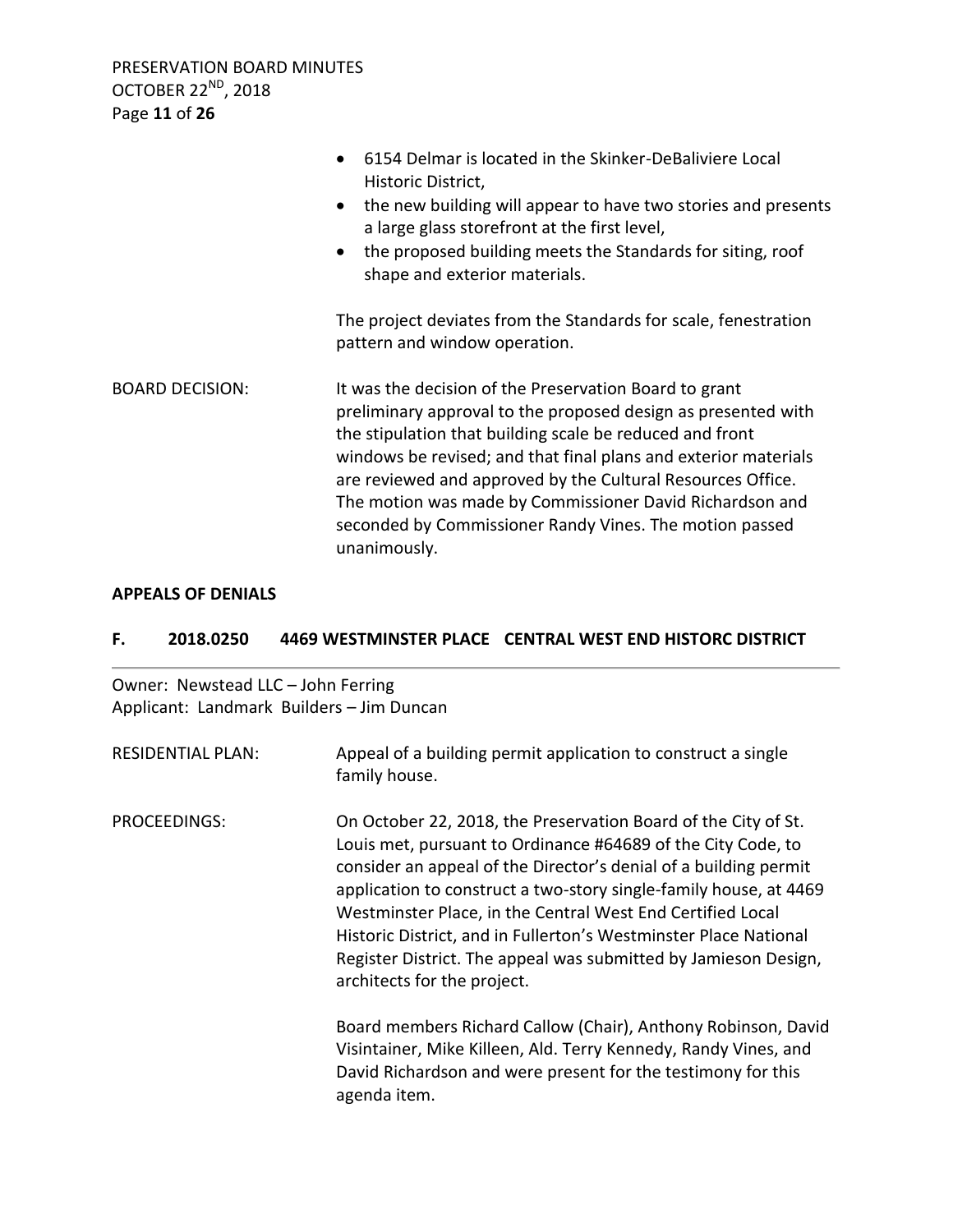# PRESERVATION BOARD MINUTES OCTOBER 22<sup>ND</sup>, 2018 Page **12** of **26**

Jan Cameron, Cultural Resources, made a presentation that outlined staff review of the project and its compliance with the Central West End Historic District Standards for New Construction. She stated that the permit had been Administratively Denied due to ordinance time limitations and that the Cultural Resources Office had been working with the architect and neighborhood to refine the original proposal and that all are now in support of the current design. She submitted letters of support from the Planning & Development Committee of the Central West End Association and residents of Westminster Place. She stated that the design was contemporary with references to historic detail and that the existing curbcut would be re-used. She noted that revisions included a change from the ark brick color originally proposed to a more compatible red brick; and that the fenestration had been revised to reproduce historic types and patterns. Ms. Cameron recommended that the Preservation Board overturn the Director's denial and approve the project with the condition that final materials and drawings would be reviewed and approved by the Cultural Resources Office. In response to a question from Board Member Killeen, Ms. Cameron stated that the height complied with the 15% requirement of the standards and that the floor levels did not exactly align with the adjacent buildings due to the parking garage at the first level.

Michael Lorenz, of Jamieson Design, the project architects, testified on behalf of the project. He stated in response to a question from Board Member Killeen that while the floor levels of the proposed building did not exactly duplicate those of the buildings to either side, there are a number of examples of buildings on Westminster Place where floor levels of adjacent houses do not align and offered to submit photos documenting this. He also noted that the project had received a letter of support from the Westminster Place Association and the property owners of both adjacent houses.

FINDINGS OF FACTS: The Preservation Board found that:

- the proposed site for construction, 4469 Westminster Place, is located in the Central West End Local Historic District;
- the siting, scale, proportions, roof shape and exterior materials comply with the Standards;
- the design has been revised in consultation with the Cultural Resources Office and the neighborhood.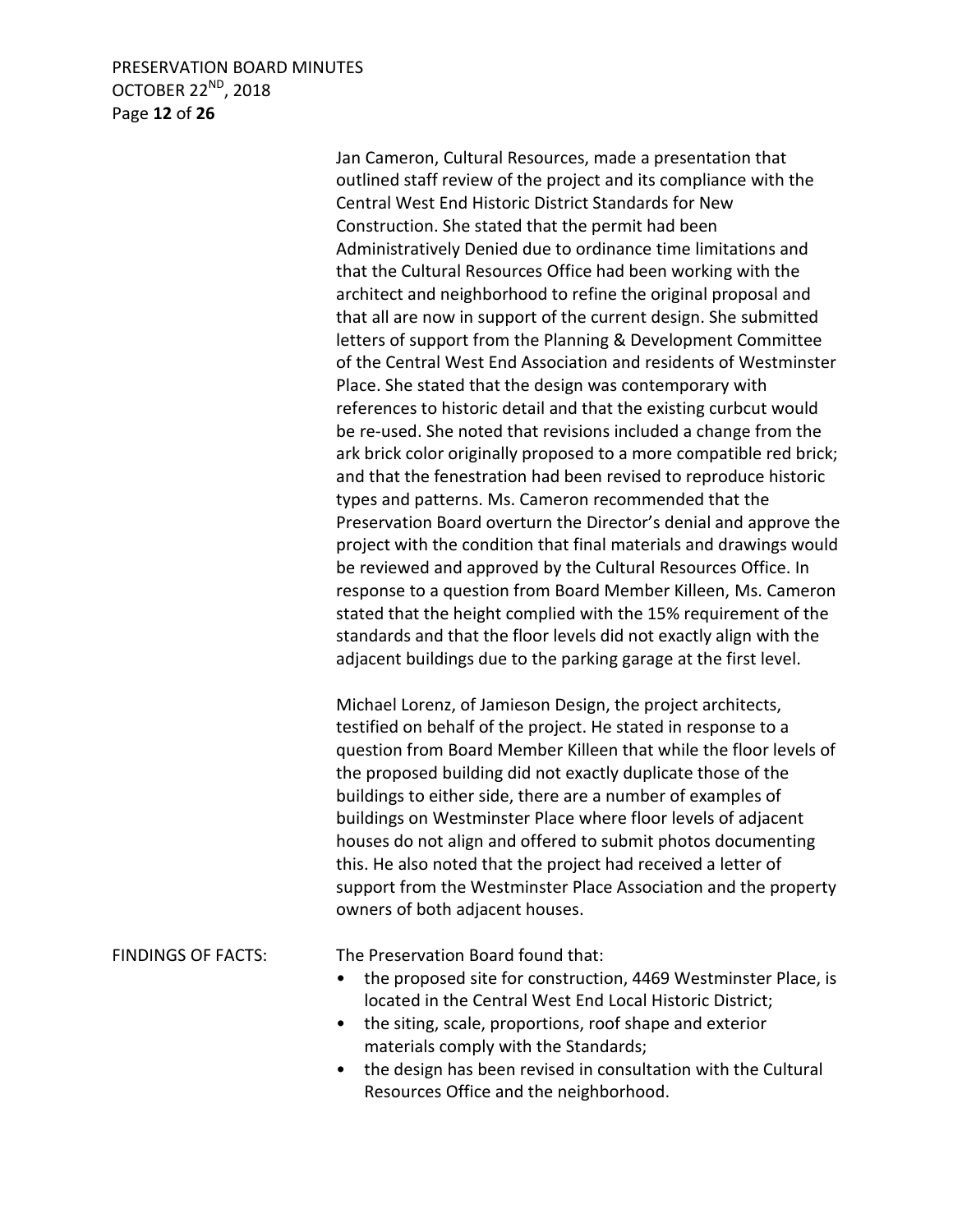PRESERVATION BOARD MINUTES OCTOBER 22ND, 2018 Page **13** of **26**

BOARD DECISION: It was the decision of the Preservation Board to overturn the Director's Denial and approve the design as revised, with the condition that final drawings and exterior materials are approved by the Cultural Resources Office. The motion was made by Board Member Visintainer and seconded by Alderman Kennedy. The motion passed unanimously.

## **G. 2018.0437 2907 McNAIR AVENUE BENTON PARK HISTORIC DISTRICT**

Owner/Applicant: Modern Living LLC – Brandon Dempsey

RESIDENTIAL PLAN: Appeal of a building permit application to create green space.

BOARD DECISION: The Applicant asked that the Preservation Board defer consideration of this agenda item until its November meeting. Board member Ald. Terry Kennedy moved that this item be deferred. David Richardson seconded the motion. Motion passed.

## **H. 2018.0907 2205 LYNCH STREET BENTON PARK HISTORIC DISTRICT**

Owner: Thomeczek Enterprises LLC – Peggy Ladd Applicant: Hillsdale Demolition & Contracting –Lakkia Davis-Hynes

| <b>DEMOLITION PLAN:</b> | Appeal of a demolition permit application to demolish a one-story<br>single family brick house.                                                                                                                                                                                                                                       |
|-------------------------|---------------------------------------------------------------------------------------------------------------------------------------------------------------------------------------------------------------------------------------------------------------------------------------------------------------------------------------|
| <b>PROCEEDINGS:</b>     | On October 22, 2018 the Preservation Board of the City of St.<br>Louis met, pursuant to Ordinance #64689 of the City Code, to<br>consider an appeal of a Director's Denial to demolish a single-<br>family stone house at 2205 Lynch Avenue.                                                                                          |
|                         | Board members Richard Callow (Chairman), Alderman Terry<br>Kennedy, Mike Killeen, David Richardson, Anthony Robinson,<br>Randy Vines and David Visintainer were present for the testimony<br>for this agenda item. Board member Mike Killeen recused himself<br>from discussion of the agenda item and from any vote on this<br>item. |
|                         | Daniel Krasnoff of the Cultural Resources Office made a<br>presentation that examined the sections of City Ordinance<br>#64689, as revised by City Ordinance #64925, and City Ordinance<br>#64832 which delineates criteria for the review of demolition<br>proposals for properties in Preservation Review Districts and/or          |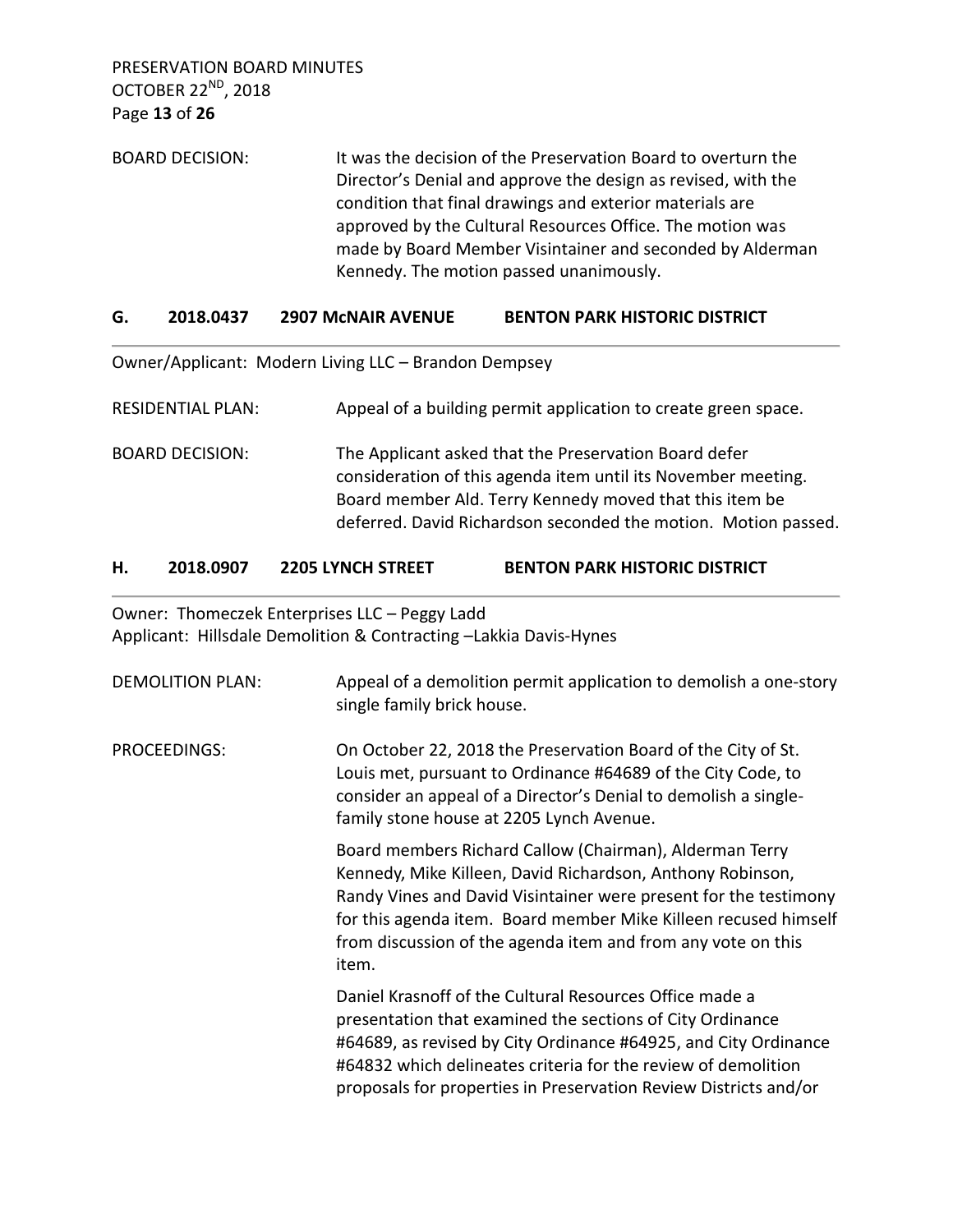PRESERVATION BOARD MINUTES OCTOBER 22<sup>ND</sup>, 2018 Page **14** of **26**

> those listed on the National Register of Historic Places, and City Ordinance #67175 which delineates criteria for demolition in the Benton Park Local Historic District. He entered into the record certified copies of Ordinances #64689, as amended by #64925, #64832, #67175, the denial letter sent to the applicant, the appeal letter of the denial submitted by the applicant (including photos of 2205 Lynch), a letter from the Benton Park Neighborhood Association opposing the demolition, and a letter opposing the demolition by a resident.

Mr. Krasnoff showed images of the building proposed for demolition. He said the building is a stone Missouri German house type and noted that the Board had denied demolition of 2205 Lynch in 2017. Mr. Krasnoff compared pictures of the building from 2017 and currently. Mr. Krasnoff noted that the west gable of the house had suffered a collapse in 2014, but that there was little new deterioration of that façade since the Board last considered this demolition in 2017. He did note that there was some deterioration of the north façade since the demolition was considered in 2017 but the deterioration on that façade was not highly significant.

Mr. Krasnoff analyzed the criteria regarding demolition in the Benton Park Local Historic District ordinance and in Ordinance #64832. The criteria in the ordinances are very similar. He said the building was built before 1875, making it one of the oldest in the Benton Park neighborhood. Its age and German stone construction, which is rare in St. Louis and Benton Park, are the basis for designating the building as High Merit. Despite the previously noted deterioration, he said the building is Sound per the definition in Ordinance #64689, because it will continue to stand for at least six months. Regarding Neighborhood Effect and Reuse Potential, Mr. Krasnoff said the loss of this building would impact the quality of the urban design of the neighborhood and that the neighborhood is experiencing significant reinvestment.

Regarding the criterion of Reuse Potential, Mr. Krasnoff said he did not think the applicant had fully explored all reuse options. He said the applicant has a cost estimate that the building's rehabilitation will cost approximately \$280,000.00. Additionally, Mr. Krasnoff noted that an option available to the applicant is to construct a new structure on the front of the lot to increase the income potential on the site and help pay the cost of rehabilitating building proposed for demolition. As for Proposed Subsequent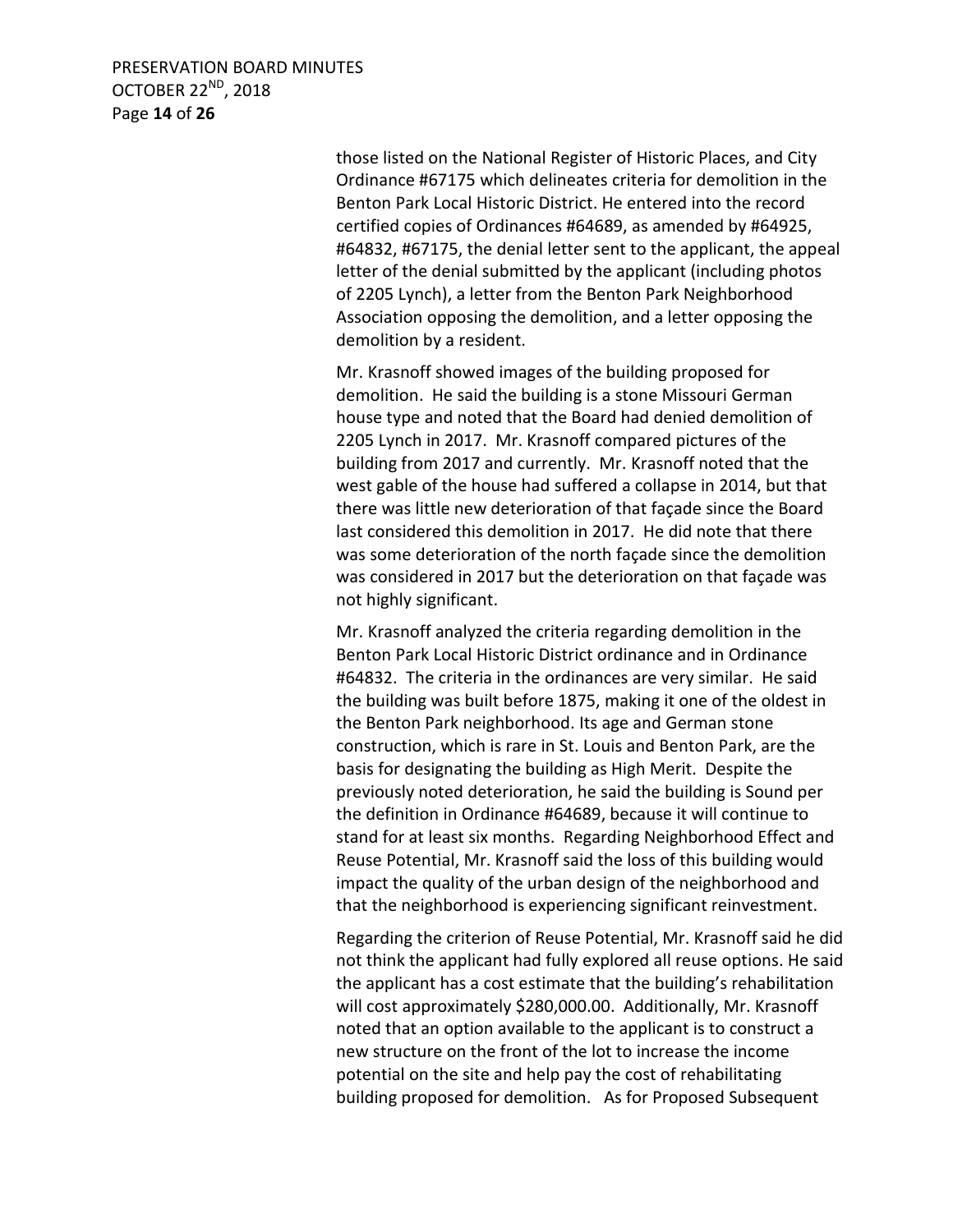PRESERVATION BOARD MINUTES OCTOBER 22<sup>ND</sup>, 2018 Page **15** of **26**

> Construction, while there is not proposed construction offered by the applicant, the applicant has expressed a desire to plant a garden on the site.

Mr. Krasnoff concluded his statement by identifying the building as High Merit, noting the collapse of a portion of the structure but that there has been little deterioration since then; that the reuse of the building could be spurred by use of Historic Tax Credits and/or construction of a new structure on the site in addition to rehabilitation of the existing building. He said that there were discussions between neighborhood representatives, CRO staff and the owner of the property last year that did not result in the building's rehabilitation, but he still was hopeful that there is an opportunity for the building to be rehabilitated.

Attorney Alex Kuehling represented the owner, Thomeczek Enterprises, LLC/Peggy Ladd and addressed the Board. First, he stated that the Sunshine Law requests he made for documents related to the appeal were not adequately responded to, hindering his ability to make his case to the Board. He told the Board that the building had outlived its useful life and that the building's small size and rehabilitation cost, \$280,000.00, would mean no one would seek its rehabilitation. He said an appraiser said the value after rehabilitation would be only \$140,000.00. He further argued that banks would not provide a construction loans due to the economics of the project. Regarding the potential for Historic Tax Credits to help finance the project, he argued that the project scope was too small to attract a tax credit investor.

Mr. Kuehling said the owner had tried to sell the building since 2014 and no one would buy it; that the building is in very bad condition; that the Building Division condemnation letter said the building would fall; that contractors will not go inside of it due to its condition; and that vandals' break into the building resulting in danger for themselves and a nuisance for the neighborhood. He also said that the neighborhood representatives committed to help find a buyer and had not done so. He said the owner lacks the financial resources to rehabilitate the building because she is unemployed and did not understand the cost to rehabilitate the building when it was purchased.

Mr. Kuehling concluded his remarks by saying the Cultural Resources Office misidentified the building, calling it brick instead of stone and that the building was not High Merit because a High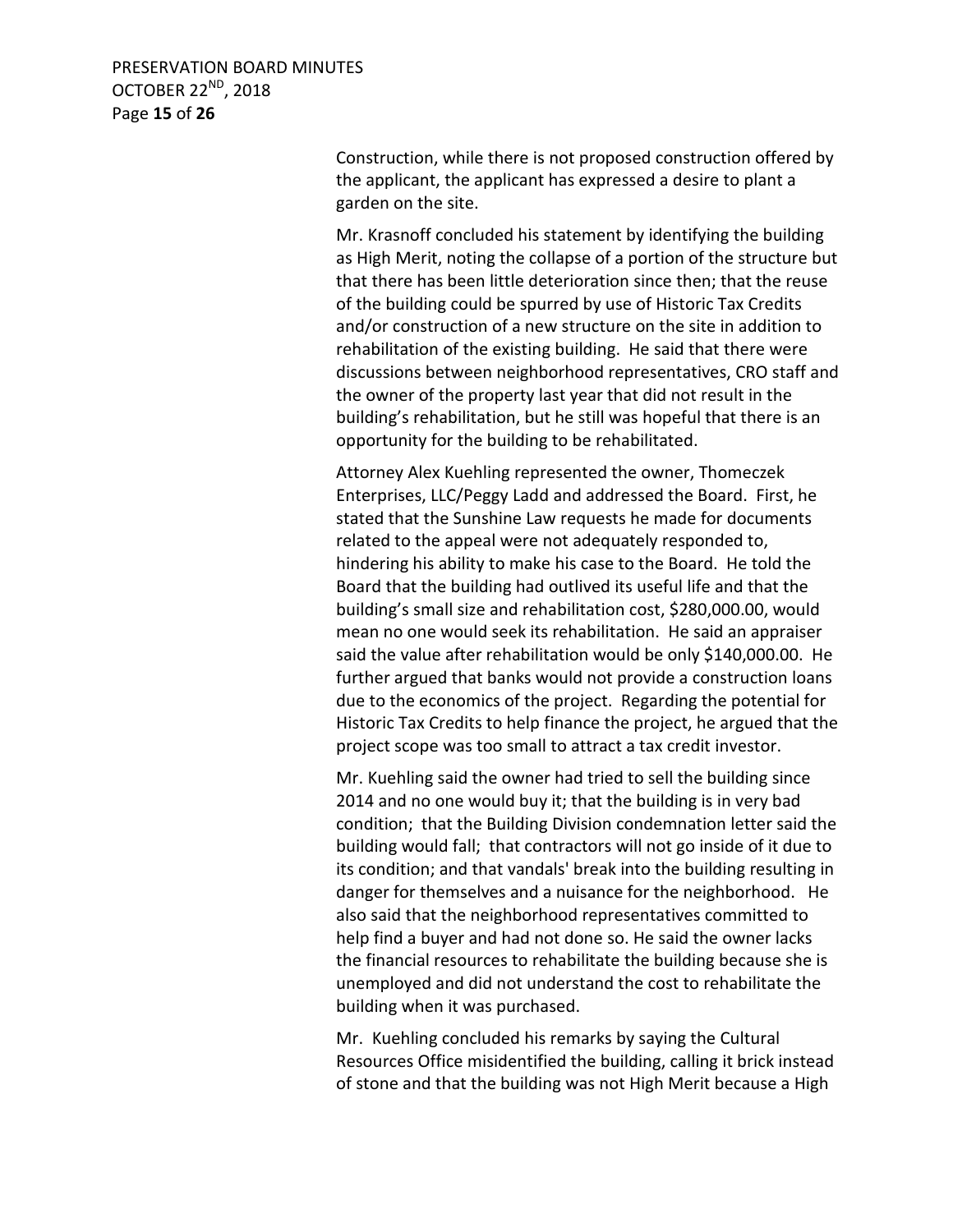PRESERVATION BOARD MINUTES OCTOBER 22<sup>ND</sup>, 2018 Page **16** of **26**

> Merit building must be a "major structure" and the building in question did not satisfy that requirement, in his opinion.

Peggy Ladd, owner of the property, who lives next door to 2205 Lynch Street spoke next. She said the building inspector who looked at the property said it was in an unsafe condition and would fall on her garage. She also said she sought people to buy the building. She has not had anyone make her an offer. The Alderman had suggested a person she should talk to about purchasing the property, but that person has not come forward. She said it was not possible to put a second building on the lot. She has been unemployed since 2015 and does not have the funds to do so.

Commissioner Anthony Robinson asked Ms. Ladd how she got the \$280,000.00 rehabilitation cost. She said that estimate was from Tim Vogt, a rehabilitation contractor. She said according to a stone mason, the cost to repair the stone walls was \$80,000.00- \$100,000.00 and the walls would need to be taken down and rebuilt.

Commissioner David Richardson asked if that estimate was in writing. She said the estimate was presented in her 2017 presentation to the Board when she appealed denial of demolition for the building. He also asked if the property was listed for sale on the MLS. She said it was not and no Realtors would list the building. He also asked how much money had been spent to preserve the building. Ms. Ladd said to fix the building the whole stone structure needed to be fixed, not just a portion.

Commissioner Richardson then asked if mislabeling the building as brick instead of stone was prejudicial. Mr. Kuehling replied that he was not sure if it prejudiced him or his client but that it showed the arbitrary and capricious nature of the staff denial. If the staff thought the building was High Merit they should correctly identify the material that the exterior of the building is made from. Mr. Richardson then asked if the appellant's assertion is that the building is not High Merit. Mr. Kuehling said the building substantially deviates from the definition of High Merit in the ordinance. Mr. Richardson asked what credentials Mr. Kuehling possessed that qualified him to judge whether or not the building is High Merit. Mr. Kuehling said he had no such professional designations.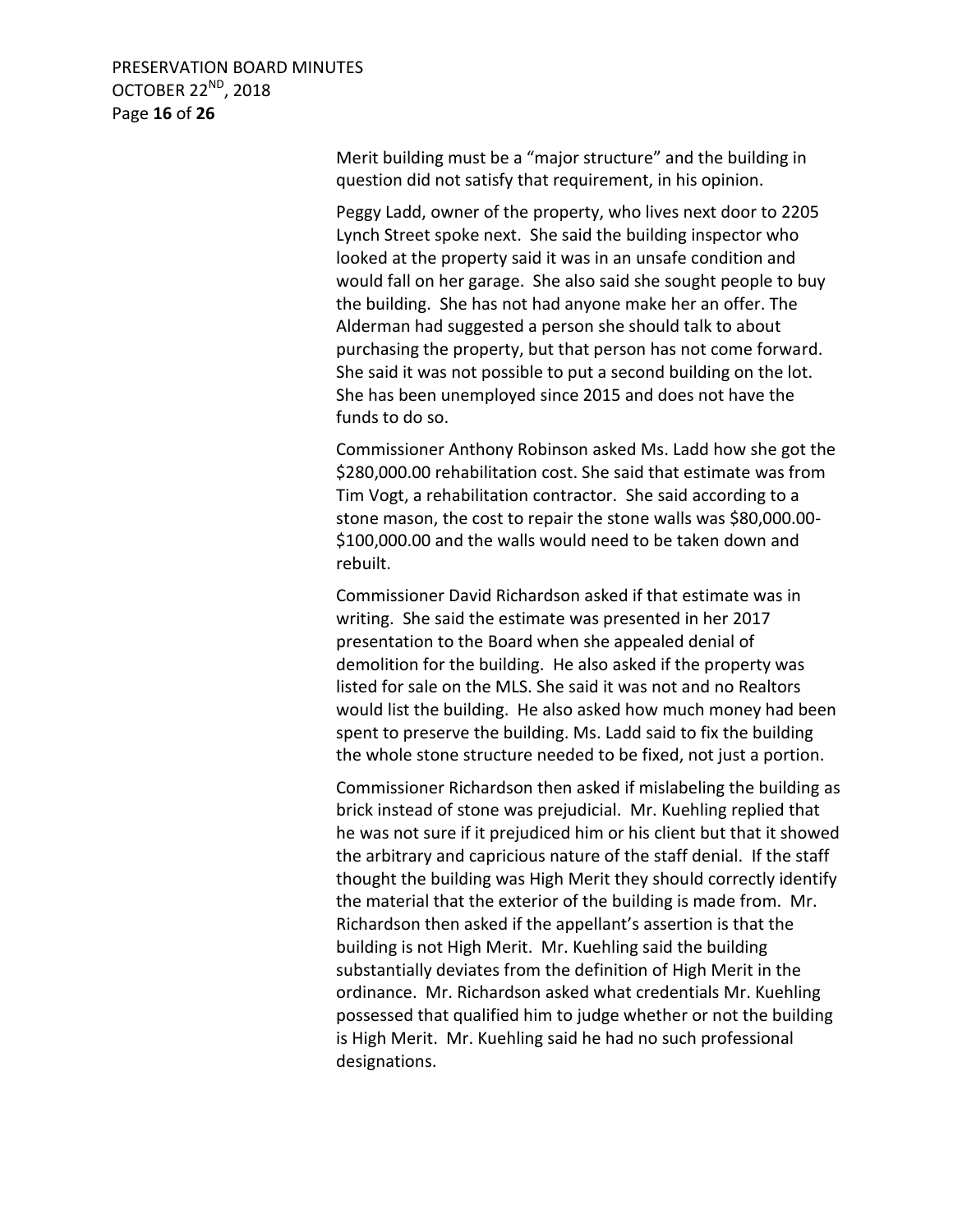PRESERVATION BOARD MINUTES OCTOBER 22<sup>ND</sup>, 2018 Page **17** of **26**

> Mr. Richardson asked what the basis was to say that the building was not Sound. He asked if there was an engineer's report to support this claim. Mr. Kuehling said there was an engineer's report that was submitted to the Board at the 2017 appeal of the demolition at 2205 Lynch. Mr. Kuehling went on to say that the condemnation report by the City of St Louis Building Division showed the building to be unsound. Mr. Kuehling said the report says the building is falling and collapsing.

Commissioner Randy Vines asked Ms. Ladd if she knew about the Stein's Row in the Carondelet neighborhood. Ms. Ladd said she did remember hearing about that project. She said she is willing to have the structure moved. Ms. Ladd said she did not understand what she was buying when she bought the building because of the building's condition. It was her intention to rehabilitate the building when she bought it.

Tim Mulligan represented the Benton Park Neighborhood Association and said the organization opposed the demolition of 2205 Lynch. Mr. Mulligan said the building was built before the streets were created and that the stone construction is unusual. He also said he thinks the building is being demolished by neglect.

Mark Silver, from the Benton Park Housing Corporation spoke against the demolition.

Alderman Dan Guenther spoke against the demolition. He said that the owner made no effort to maintain the building and that it is being demolished by neglect.

Commissioner Robinson asked about the cost to rehabilitate the building. Alderman Guenther said that building a new structure in front of the existing structure and using tax credits could make the project feasible. He also said that he thinks the interior courses of stone are sound, even if the outside portion had fallen away on the west gable. Commissioner Robinson urged the neighborhood association to be more active in the building's preservation. Alderman Guenther said there had been such discussions among the neighborhood leadership. He said some developers had looked at the building but no agreement had been made.

Mr. Krasnoff concluded by reading the denial letter issued by the Cultural Resources Office and noted that the language the denial did not refer to the building as brick. He said in previous discussions with the owner no value was presented that would be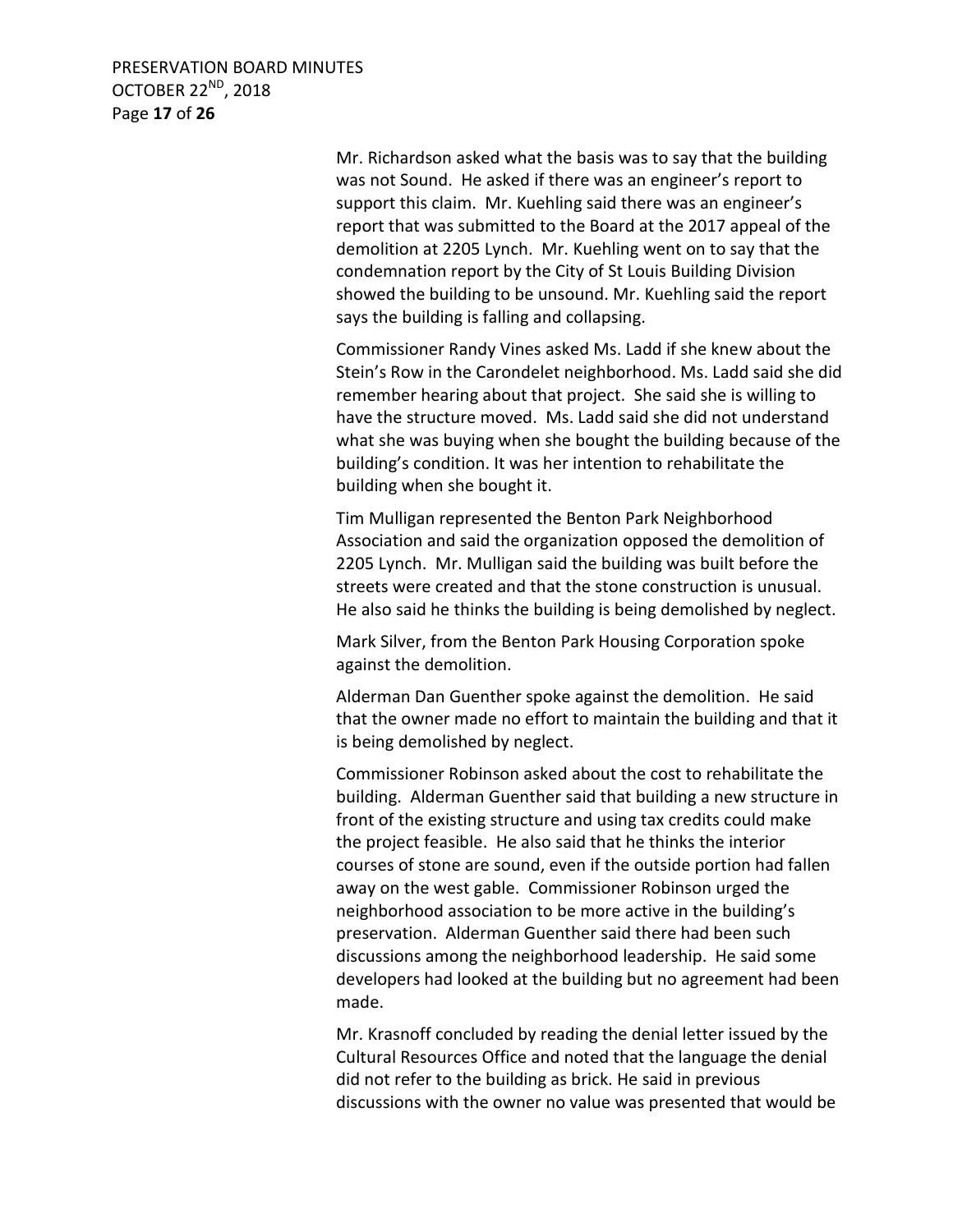PRESERVATION BOARD MINUTES OCTOBER 22<sup>ND</sup>, 2018 Page **18** of **26**

|                           | a cost she would accept to sell the building. Also, Mr. Krasnoff<br>said the file the Cultural Resources Office sent to the Sunshine<br>Law staff was very thick and had more than a few pages.                                                                                                                                                                                                                                                                                                                                                                                                                                                       |
|---------------------------|-------------------------------------------------------------------------------------------------------------------------------------------------------------------------------------------------------------------------------------------------------------------------------------------------------------------------------------------------------------------------------------------------------------------------------------------------------------------------------------------------------------------------------------------------------------------------------------------------------------------------------------------------------|
|                           | Alex Kuehling concluded his remarks saying he only received eight<br>or nine pages based upon his Sunshine Law request. He stated<br>what received was not nearly the amount of material presented<br>by staff at the Board meeting.                                                                                                                                                                                                                                                                                                                                                                                                                  |
|                           | Commissioner Robinson asked how much Ms. Ladd spent<br>purchasing the property and making any improvements. Ms. Ladd<br>replied that she spent approximately \$48,000.00.                                                                                                                                                                                                                                                                                                                                                                                                                                                                             |
| <b>FINDINGS OF FACTS:</b> | The Preservation Board found that:<br>the building proposed for demolition, 2205 Lynch Street, is a<br>$\bullet$<br>High Merit resource to the Benton Park Local Historic District<br>due to its being an unusual Missouri German stone house,<br>dating from c. 1860-one of the oldest buildings in Benton<br>Park and the City. While it has been altered, these alterations<br>have not seriously affected its historic character,                                                                                                                                                                                                                 |
|                           | in approximately 2014, 2205 Lynch suffered a collapse at its<br>$\bullet$<br>west elevation. Since then photographs indicate little change<br>in the appearance of the property,                                                                                                                                                                                                                                                                                                                                                                                                                                                                      |
|                           | since the initial collapse in 2014, it does not appear that the<br>$\bullet$<br>property owner has made any attempt to stabilize or preserve<br>the structure,                                                                                                                                                                                                                                                                                                                                                                                                                                                                                        |
|                           | state and Federal Historic Tax Credits would be available to<br>$\bullet$<br>assist in the restoration of the historic building.                                                                                                                                                                                                                                                                                                                                                                                                                                                                                                                      |
| <b>BOARD DECISION:</b>    | It was the decision of the Preservation Board to uphold the<br>Director's denial of the demolition because the information<br>submitted did not meet the standards required in Ordinances<br>#64689, as amended by #64925, #64832 and #67175. The motion<br>was made by Commissioner David Richardson. Mr. Vines<br>seconded the motion. Chairman Callow called a roll. Board<br>members Randy Vines, Ald. Terry Kennedy, David Visintainer,<br>David Richardson and Anthony Robinson voted yes to uphold the<br>denial. Mr. Killeen recused himself from any discussion and from<br>voting. The Chairman did not cast a vote. The motion passed 5-0. |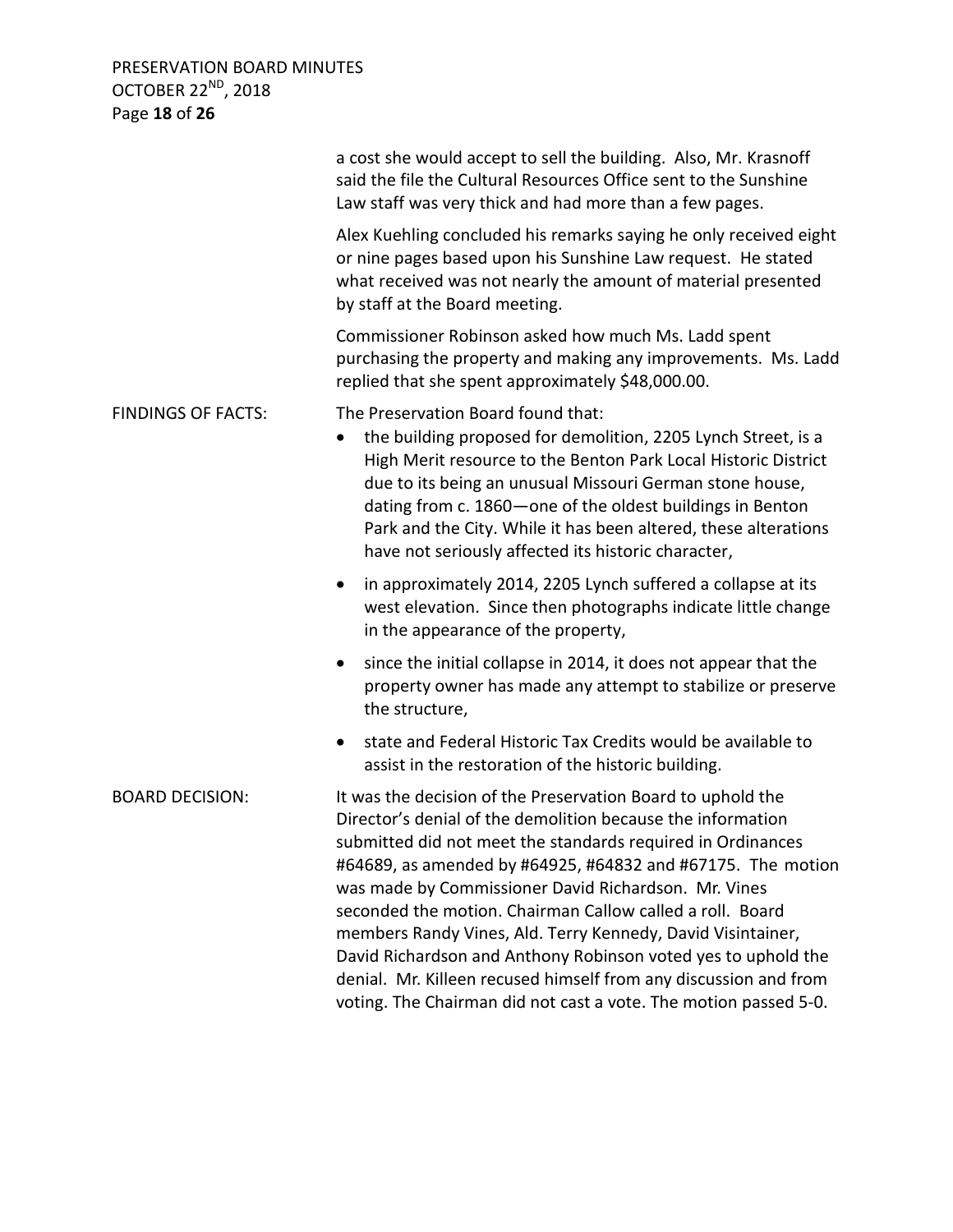# **I. 2018.1008 2116 S. 11TH STREET SOULARD HISTORIC DISTRICT**

Owner/Applicant: Debbie Loehr

| <b>RESIDENTIAL PLAN:</b>  | Appeal of a building permit application to replace three windows<br>and siding side and rear.                                                                                                                                                                                                                                                                                                                                                                                                                                                                                                                                                      |
|---------------------------|----------------------------------------------------------------------------------------------------------------------------------------------------------------------------------------------------------------------------------------------------------------------------------------------------------------------------------------------------------------------------------------------------------------------------------------------------------------------------------------------------------------------------------------------------------------------------------------------------------------------------------------------------|
| PROCEEDINGS:              | On October 22, 2018, the Preservation Board of the City of St.<br>Louis met, pursuant to Ordinance #64689 of the City Code, to<br>consider an Appeal of the Cultural Resources Director's<br>Denial of an application to retain two windows installed<br>without a permit at 2116 S. 11th Street, in the Soulard<br>Neighborhood Local Historic District. The appeal was<br>submitted by Debbie A. Loehr, owner.<br>Board members Richard Callow (Chair), Alderman Terry<br>Kennedy, Mike Killeen, Randy Vines, David Richardson, David<br>Visintainer, and Anthony Robinson were present for the<br>testimony for this agenda item.               |
|                           | Andrea Gagen of the Cultural Resources Office made a<br>presentation that examined the sections of City Ordinance<br>#63132, which sets forth the standards for exterior alterations in<br>the Soulard Neighborhood Local Historic District. She entered<br>into the record the enabling legislations, Ordinance #57078 as<br>amended by #63132; the meeting agenda; and the PowerPoint<br>presentation. Ms. Gagen stated that the owner was stopped by<br>a building inspector after installing windows and siding without<br>a permit. Upon inspection, it was confirmed that 2 windows and<br>siding on a Semi-Public facade had been replaced. |
|                           | Ms. Gagen stated that the vinyl siding was approved by the<br>Preservation Board at the September 24 <sup>th</sup> meeting, but that the<br>Preservation Board had deferred a decision on the windows to<br>allow the owner to provide proof of economic hardship. She<br>said that the windows on the side of the building did not comply<br>with the district Standards and recommended that the<br>Preservation Board deny the appeal.                                                                                                                                                                                                          |
|                           | Debbie A. Loehr, owner of 2116 S. 11 <sup>th</sup> St., the appellant,<br>testified on behalf of the project. She stated that it was a<br>financial hardship to replace the windows. She later submitted a<br>copy of her disability letter and financial documents.                                                                                                                                                                                                                                                                                                                                                                               |
| <b>FINDINGS OF FACTS:</b> | The Preservation Board found that:                                                                                                                                                                                                                                                                                                                                                                                                                                                                                                                                                                                                                 |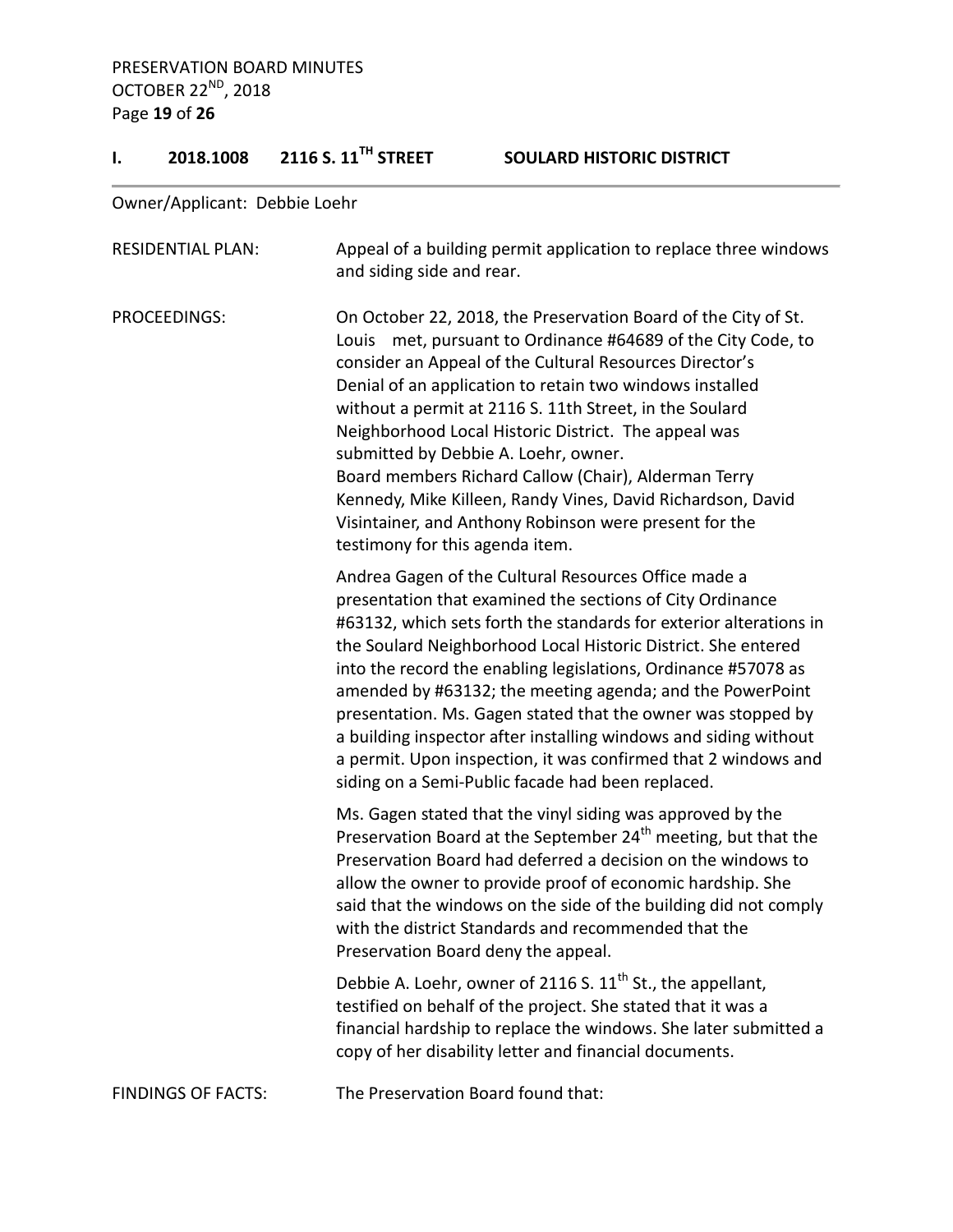PRESERVATION BOARD MINUTES OCTOBER 22<sup>ND</sup>, 2018 Page **20** of **26**

|                        |           | • 2116 S. $11^{th}$ Street is located in the Soulard Neighborhood<br>Local Historic District,                                                                                                                                                       |
|------------------------|-----------|-----------------------------------------------------------------------------------------------------------------------------------------------------------------------------------------------------------------------------------------------------|
|                        | $\bullet$ | alterations to the south side elevation were completed<br>without required permit,                                                                                                                                                                  |
|                        | $\bullet$ | the two (2) side windows do not meet the Soulard<br>Neighborhood Historic District Standards,                                                                                                                                                       |
|                        | $\bullet$ | evidence of financial hardship was provided.                                                                                                                                                                                                        |
| <b>BOARD DECISION:</b> |           | It was the decision of the Preservation Board to overturn the<br>Director's Denial of the windows due to financial hardship. The<br>motion was made by Board Member Visintainer and seconded<br>by Alderman Kennedy. The motion passed unanimously. |

# **J. 2018.1085 345 WHITTIER STREET CENTRAL WEST END HISTORIC DISTRICT 2018.1086 4205 MARYLAND AVE. CENTRAL WEST END HISTORIC DISTRICT**

Owner: Metropolitan Sewer District – Richard Unverferth Applicant: Premier Demolition – Ryan Buell

| <b>DEMOLITION PLAN:</b> | Appeal of a demolition permit application to demolish two-story<br>house and one-story commercial building.                                                                                                                                                                                                                                                                                                                                                                                                                                                                                            |
|-------------------------|--------------------------------------------------------------------------------------------------------------------------------------------------------------------------------------------------------------------------------------------------------------------------------------------------------------------------------------------------------------------------------------------------------------------------------------------------------------------------------------------------------------------------------------------------------------------------------------------------------|
| PROCEEDINGS:            | On October 22, 2018 the Preservation Board of the City of St.<br>Louis met, pursuant to Ordinance #64689 of the City Code, to<br>consider an appeal of a Director's Denial to demolish a single-<br>family stone house at 4205 Maryland Avenue and a commercial<br>structure at 345 Whittier Street.                                                                                                                                                                                                                                                                                                   |
|                         | Board members Richard Callow (Chairman), Alderman Terry<br>Kennedy, Mike Killeen, David Richardson, Anthony Robinson,<br>Randy Vines and David Visintainer were present for the testimony<br>for this agenda item.                                                                                                                                                                                                                                                                                                                                                                                     |
|                         | Daniel Krasnoff of the Cultural Resources Office made a<br>presentation that examined the sections of City Ordinance<br>#64689, as revised by City Ordinance #64925, and City Ordinance<br>#64832 which delineates criteria for the review of demolition<br>proposals for properties in Preservation Review Districts and/or<br>those listed on the National Register of Historic Places, and City<br>Ordinance #69423 which delineates criteria for demolition in the<br>Central West End Local Historic District. He entered into the<br>record certified copies of Ordinances #64689, as amended by |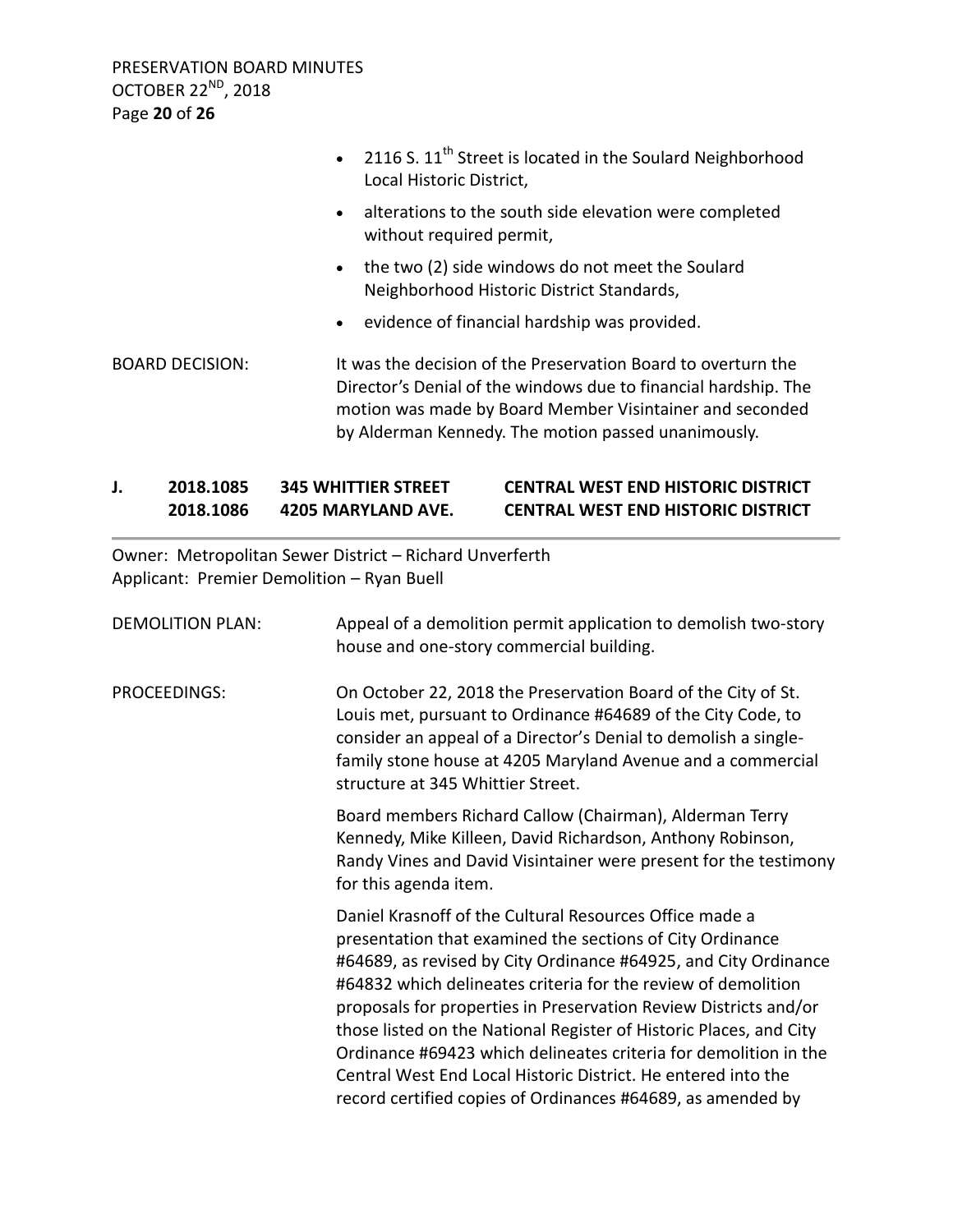PRESERVATION BOARD MINUTES OCTOBER 22<sup>ND</sup>, 2018 Page **21** of **26**

> #64925, #64832, #69423, the denial letter sent to the applicant, the appeal letter of the denial submitted by the applicant, pictures and maps from MSD showing the impact of flooding in the area, letters from the Central West End Neighborhood Association opposing the demolition, and a letter opposing the demolition by a resident.

Mr. Krasnoff showed images of the building proposed for demolition. He recounted the history of the review of the proposed demolitions. He informed the Board that previously the demolition of the two buildings was approved as a Preliminary Review that allow MSD to construct systems to alleviate flooding in the vicinity of the two buildings. He said the Board had approved the two demolitions per final consultation with the neighborhood regarding the design of the flood mitigation system. Though this did happen, the permits to demolish the buildings were not submitted within two years of the Board decision. Therefore, per the Preliminary Review Policy, the former decision by the Board was no longer in force.

Mr. Krasnoff noted that MSD no longer was certain how it would use the lot at 4205 Maryland to mitigate the flooding problem. Therefore, per the Central West End Historic District Standards, the staff recommendation was to approve the demolition permit for 345 Whittier, due to lack of context, and to deny the application for 4205 Maryland because the building is contributing to the CWE Historic District and it was no longer clear that the lot was needed for flood mitigation.

Board Member Killeen asked if the rain garden was needed. Mr. Krasnoff said the rain garden could help alleviate the flooding problem and the building proposed for demolition on Whittier does not contribute significantly to the district due to the redevelopment projects constructed in the vicinity.

Brad Nevois spoke for MSD. He urged the Board to approve the demolition of both buildings, per the previous decision. In his remarks he stressed the problems with flooding and said MSD would not be comfortable reselling the property with the threat of ongoing basement flooding. He said the creation of the rain garden on the Whittier parcel would not be sufficient to relieve the threat of flooding on the site. The rain garden infrastructure would be built on both parcels, not just Whittier. The rain garden would treat water before it flowed into the sewer and it would keep some water out of the system. There is still a need for flood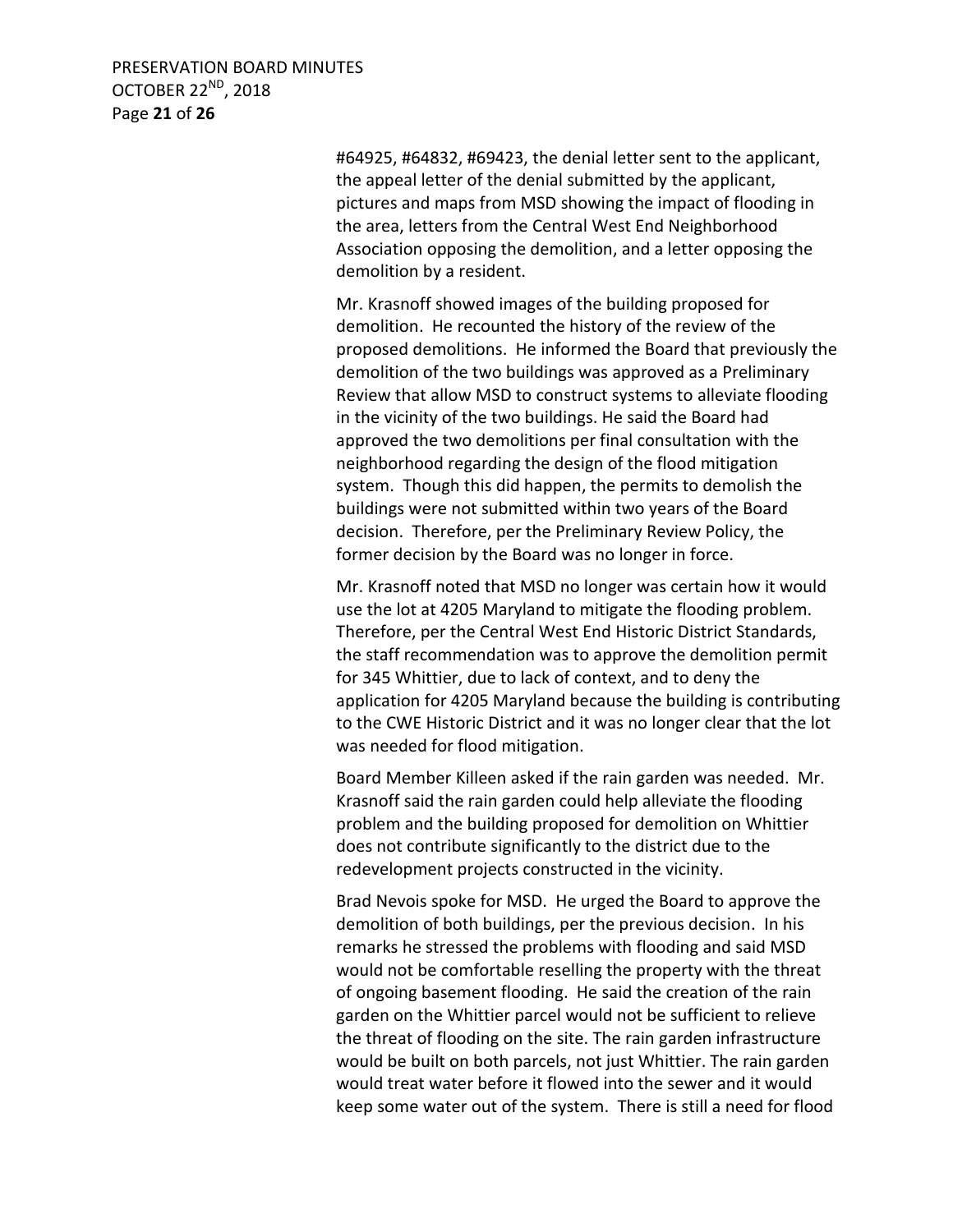PRESERVATION BOARD MINUTES OCTOBER 22<sup>ND</sup>, 2018 Page **22** of **26**

> control, but MSD thinks the comprehensive solution for the problem would require further consideration. MSD does not manage residential property, so for them to rent out the property would be impractical.

> Chairman Callow asked if there was ongoing discussion of the project with neighborhood representatives since the previous Board meeting. Mr. Nevois said there had been no discussion with the community since the Board's Preliminary Approval of the demolitions.

Board member Vines asked how long flooding had been a problem in the area. Mr. Nevois said it had been occurring for a long time and that there had been a sinkhole in the area. He said the previous occupant of 4205 Maryland was relocated approximately two years ago.

Board member Killeen asked if MSD would consider reselling the Maryland building if a rain garden were built on the Whittier site. Mr. Nevois said MSD would not want to resell the property if there were still flooding concerns.

Board member Robinson asked why the building at 4205 Maryland should be demolished if it was unclear what infrastructure was required to relieve the flooding. Mr. Nevois said the house at 4205 Maryland would best be removed for the creation of green space while a permanent solution is determined.

Board member Visintainer said the rain garden would minimally impact the flooding.

James Dwyer spoke in opposition to the project. He read the statement of the Central West Association into the record.

Rob Salvino, who resides on the 42xx block of Maryland, spoke against the demolition of 4205 Maryland.

Board member Vines asked him how long flooding had been a problem. Mr. Salvino said there was a major flood once but there had been some problems with minor flooding, too.

Board member Killeen asked if Mr. Salvino thought 4205 Maryland was habitable. Mr. Salvino said he did not know.

FINDINGS OF FACTS: The Preservation Board found that: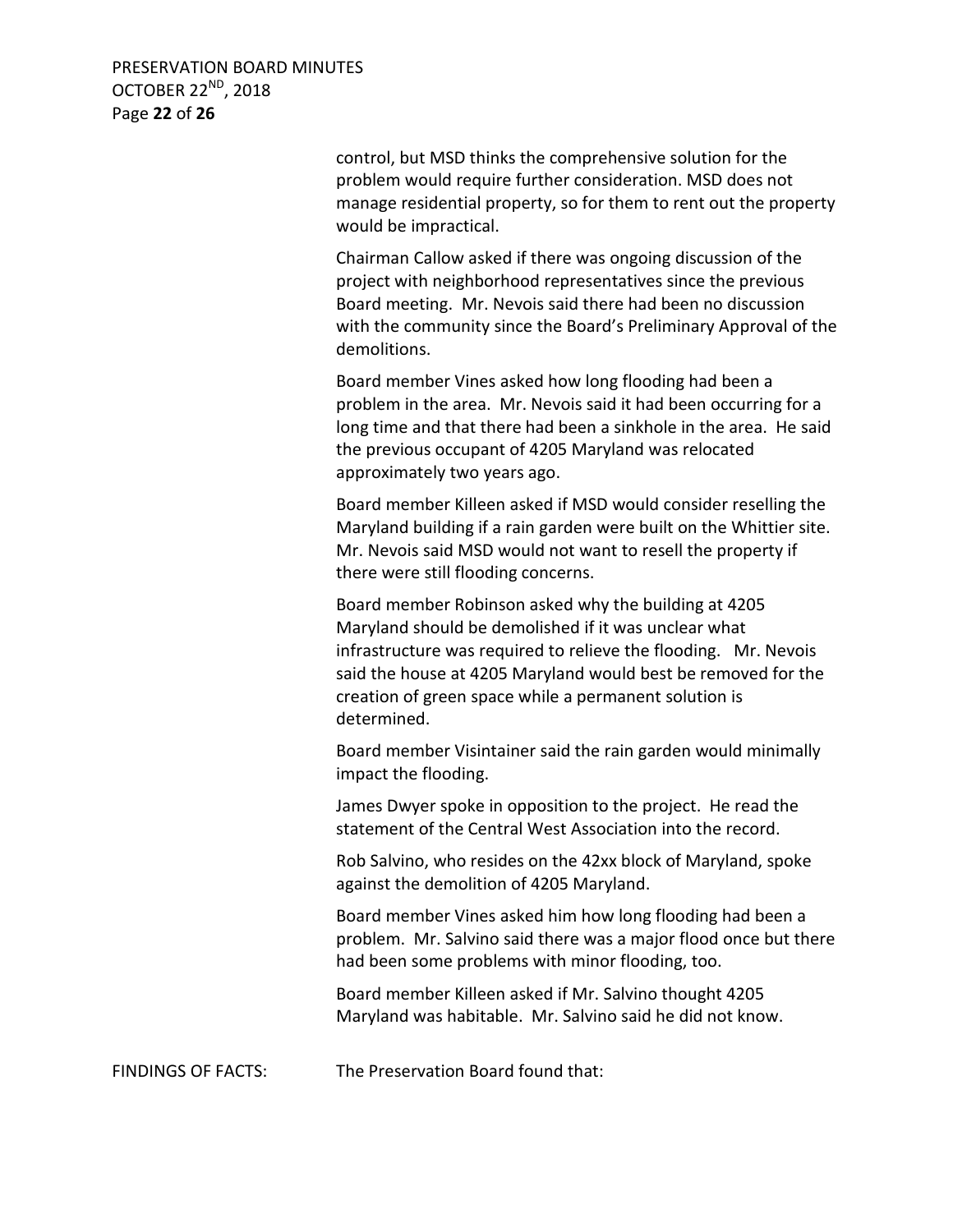|                        | The two properties proposed for demolition, 345 Whittier and<br>$\bullet$<br>4205 Maryland are Merit properties in the Central West End<br>Historic District,                                                                                                                                                                                                                                                                            |
|------------------------|------------------------------------------------------------------------------------------------------------------------------------------------------------------------------------------------------------------------------------------------------------------------------------------------------------------------------------------------------------------------------------------------------------------------------------------|
|                        | the property at 4205 Maryland contributes to the historic<br>$\bullet$<br>character of the Central West End Certified Local Historic<br>District,                                                                                                                                                                                                                                                                                        |
|                        | the property at 345 Whittier has been altered which has<br>$\bullet$<br>reduced the building's significance. The auto-oriented<br>development across Whittier has reduced the historic value<br>the building to the district,                                                                                                                                                                                                            |
|                        | the buildings are considered to be Sound in terms of<br>$\bullet$<br>Ordinance 64689,                                                                                                                                                                                                                                                                                                                                                    |
|                        | the creation of a rain garden along Whittier would not harm<br>$\bullet$<br>the visual cohesion of the Central West End Certified Local<br>Historic District.                                                                                                                                                                                                                                                                            |
| <b>BOARD DECISION:</b> | It was the decision of the Preservation Board to reverse the<br>Director's denial of the demolition at 345 Whittier and uphold the<br>Director's denial at 4205 Maryland. The motion was made by<br>Alderman Kennedy. Mr. Robinson seconded the motion. Board<br>members Kennedy, Robinson, Richardson and Visintainer voted in<br>favor of the motion. Board Members Killeen and Vines opposed<br>the motion. The motion passed 4 to 2. |

# **K. 2018.1091 2111 MENARD ST. SOULARD HISTORIC DISTRICT**

Owner: MMD Associates LLC – Michael Gallagher Applicant: Recast Associates – Michael Asinger

| <b>RESIDENTIAL PLAN:</b> | Appeal of a building permit application to install two egress<br>windows on front façade.                                                                                                                                                                                                                                                                                                                                                |
|--------------------------|------------------------------------------------------------------------------------------------------------------------------------------------------------------------------------------------------------------------------------------------------------------------------------------------------------------------------------------------------------------------------------------------------------------------------------------|
| PROCEEDINGS:             | On October 22, 2018 the Preservation Board of the City of St.<br>Louis met, pursuant to Ordinance #64689 of the City Code, to<br>consider an appeal of the Director's Denial of a building permit to<br>install casement windows for egress on a Public Facade at 2111<br>Menard Street, in the Soulard Neighborhood Certified Local<br>Historic District. The applicant, Michael Asinger of ReCast<br>Associates, submitted the appeal. |
|                          | Board members Richard Callow, Alderman Kennedy, Mike Killeen,<br>David Richardson, Anthony Robinson, Randy Vines and David                                                                                                                                                                                                                                                                                                               |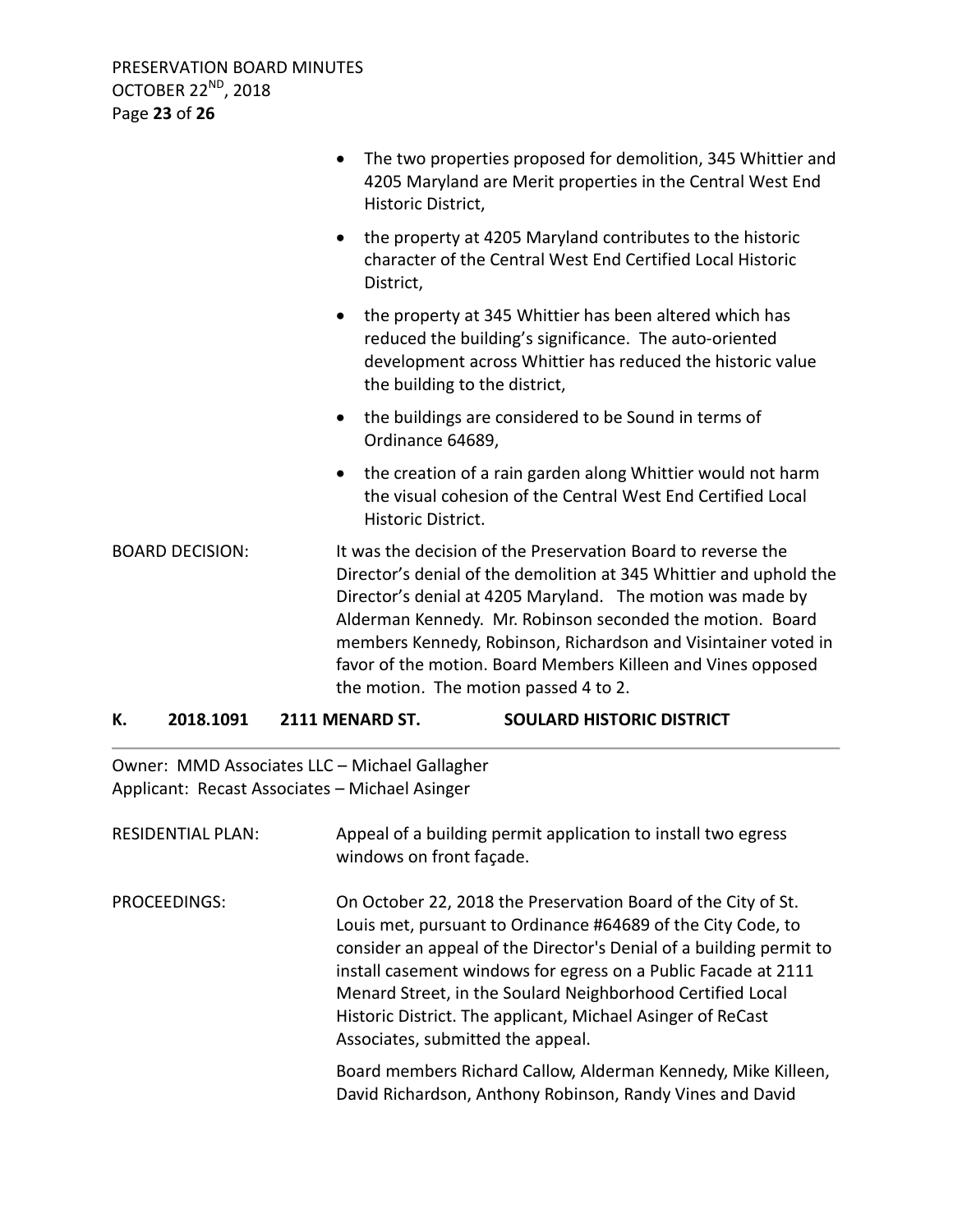PRESERVATION BOARD MINUTES OCTOBER 22<sup>ND</sup>, 2018 Page **24** of **26**

|                           | Visintainer were present for the testimony for this agenda item.                                                                                                                                                                                                                                                                                                                                                                  |
|---------------------------|-----------------------------------------------------------------------------------------------------------------------------------------------------------------------------------------------------------------------------------------------------------------------------------------------------------------------------------------------------------------------------------------------------------------------------------|
|                           | Andrea Gagen of the Cultural Resources Office made a<br>presentation that examined the sections of City Ordinance<br>#63123, which sets forth the standards for windows in the Soulard<br>Neighborhood Local Historic District.                                                                                                                                                                                                   |
|                           | Ms. Gagen entered into the record certified copies of Ordinances<br>#64689, as amended by #64925, and #63132; the Board agenda<br>and the PowerPoint presentation for 2111 Menard.                                                                                                                                                                                                                                                |
|                           | Ed Heine, the architect for the project, spoke in support of the<br>project.                                                                                                                                                                                                                                                                                                                                                      |
|                           | Karen Bode Baxter, Historic Preservation Consultant, spoke in<br>support of the project and submitted a sheet with photos of an<br>existing casement window on an historic building.                                                                                                                                                                                                                                              |
|                           | Michael Gallagher, owner, of MMD Associates, LLC, also spoke in<br>support of the project and the need for bedrooms at that location<br>to make the project financially feasible.                                                                                                                                                                                                                                                 |
| <b>FINDINGS OF FACTS:</b> | The Preservation Board found that:<br>2111 Menard Street is located in the Soulard Neighborhood<br>$\bullet$<br>Local Historic District,                                                                                                                                                                                                                                                                                          |
|                           | the owner proposes to install wood casement windows with<br>$\bullet$<br>an applied mullion to mimic a double-hung window, in the<br>existing front dormers,                                                                                                                                                                                                                                                                      |
|                           | as the proposed windows will not have the same depth and<br>$\bullet$<br>appearance as double-hung windows, they do not comply<br>with the Soulard Historic District standards,                                                                                                                                                                                                                                                   |
|                           | the project might not go forward if the egress windows could<br>not be installed.                                                                                                                                                                                                                                                                                                                                                 |
| <b>BOARD DECISION:</b>    | It was the decision of the Preservation Board to overturn the<br>Director's Denial of the building permit out of necessity for code<br>compliance contingent on approval from the State Historic<br>Preservation Office and the National Park Service, and final details<br>submitted to staff. The motion was made by Board member<br>Killeen and seconded by Mr. Robinson. The motion passed<br>unanimously with a vote of 6-0. |

# **SPECIAL AGENDA ITEMS**

Nomination to the National Register of Historic Places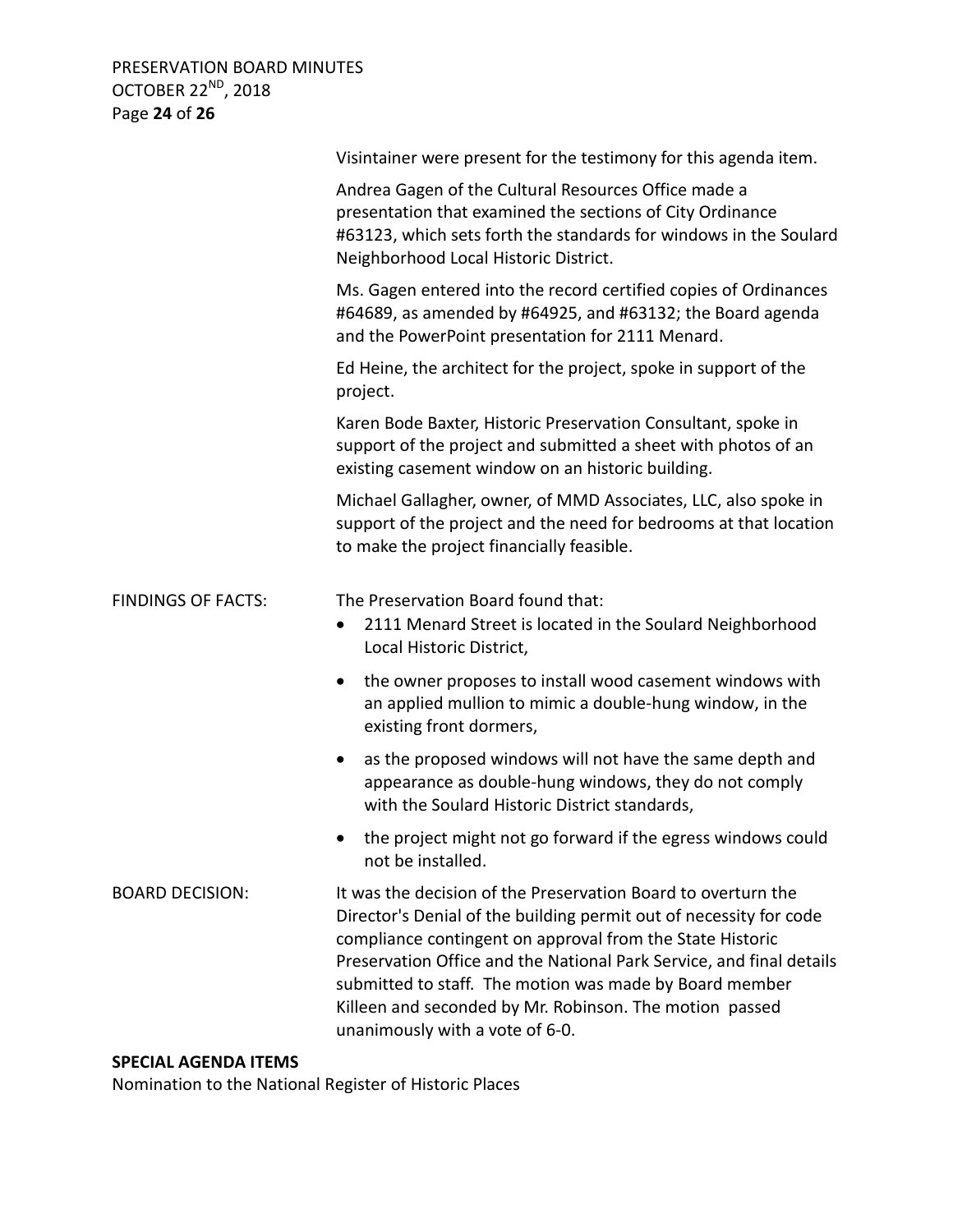PRESERVATION BOARD MINUTES OCTOBER 22<sup>ND</sup>, 2018 Page **25** of **26**

**L. Trinity Episcopal Church – 600 N. Euclid Avenue** ACTION: It was the decision of the Preservation Board to direct the staff to prepare a report for the Missouri State Historic Preservation Office that the Trinity Episcopal Church meets National Register Criterion A for History. The motion was made by Board member David Richardson. Commissioners Robinson and Vines seconded the motion. The motion passed.

#### **Revised Lafayette Square Standards:**

ACTION: On October 22, 2018 the Preservation Board of the City of St. Louis met, pursuant to Ordinance #64689 of the City Code, to consider a petition to revise the existing Standards for Rehabilitation and New Construction for the Lafayette Square Local Historic District. The petition was submitted by the Planning and Development Committee of the Lafayette Square Restoration Committee (LSRC).

> Board members Richard Callow (Chair), Alderman Terry Kennedy, Randy Vines, Dave Visintainer, David Richardson, Mike Killeen and Anthony Robinson were present for this agenda item.

Jan Cameron of the Cultural Resources Office made a presentation that outlined the proposed changes to the ordinance.

Ms Cameron indicated that revisions to the rehabilitation portion of the Standards were minor and primarily devoted to clarification of existing requirements. For new construction, the revised standards will address large parking lots within the district, instituting size limitations and landscaping requirements. Ms Cameron stated that the principal change was the creation of a three-tier review for new construction: small infill sites will still require a Historic Model Example (HME), although the example may be taken from outside Lafayette Square, with the condition that the building's date of construction is after 1898. Larger infill sites with some historic context will require the use of a Historic Model Example as a basis for the design, but need not replicate the HME; and very large development sites without historic context, such as the Praxair property, are allowed more latitude in design, exterior materials and scale. Ms Cameron stated that the Cultural Resources Office staff had been working with the LSRC for a year to refine the Standards and recommended that the Board approve the proposed revisions.

Suzanne Sessions, Co-Vice Chair of the Plan and Development Committee of the Lafayette Square Restoration Committee, testified in support of the revision to the Standards. She discussed the process